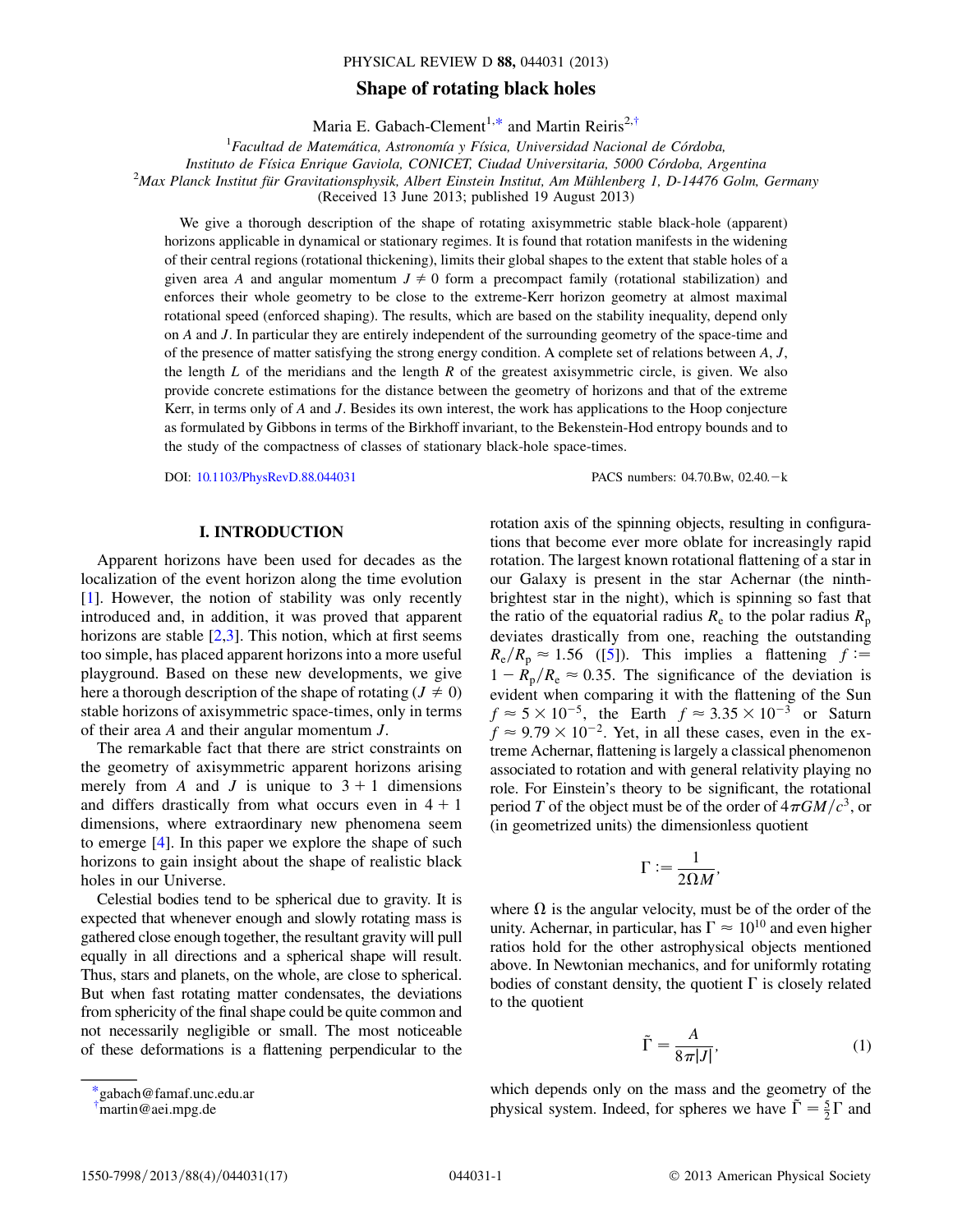for cylinders with radius equal to their height we have  $\Gamma =$  $\Gamma$ . The quotient  $\Gamma$  is also meaningful for axisymmetric black holes and will be used fundamentally all through the paper.

In comparison to the examples before where  $\Gamma$  is exceedingly large, the situation dramatically changes when considering millisecond pulsars. For instance a pulsar with a rotational period of one millisecond and of two solar masses, would have  $\Gamma \approx 8.3$ . To date, the highest rotating pulsar known is PSR J1748-2446ad, with a period 1.4 milliseconds, and a mass between one or two solar masses. Even a conservative mass of one and a half solar masses would give  $\Gamma \approx 15.5$ . Two questions thus naturally arise: Are the shapes of millisecond pulsars affected by their high rotations? Is general relativity playing any role?

Let us move now to see what occurs to the Kerr blackhole horizons, which are by nature general relativistic. From now on it will be conceptually advantageous to think of horizons as the surfaces of ''abstracted'' celestial bodies possessing a mass  $M$ , an area  $A$ , an angular momentum  $|J|$ , and a rotational velocity  $\Omega$ , just like most ordinary celestial bodies would have.<sup>1</sup> The metrics of the Kerr horizons carry the expressions

$$
h = \Sigma d\theta^2 + (2Mr)^2 \Sigma^{-1} \sin^2 \theta d\varphi^2, \tag{2}
$$

where

$$
\Sigma = r^2 + |J|^2 M^{-2} \cos^2 \theta,
$$
 and  

$$
r = M + \sqrt{M^2 - |J|^2 M^{-2}}.
$$

The three most basic measures of ''size'' of an axisymmetric black hole are its area  $A$ , the length  $R$  of its great circle, that is, the length of the greatest axisymmetric orbit, and the length  $L$  of the meridian, which is the distance between the poles, as is described in Fig. [1](#page-1-0). For the Kerr black holes, these parameters are given by

$$
A = 8\pi Mr, \qquad R = 4\pi M, \text{ and}
$$

$$
L = \int_0^{\pi} \sqrt{r^2 + |J|^2 M^{-2} \cos^2 \theta} d\theta.
$$

If we fix the mass but increase the rotation from  $|J| = 0$  all the way until the greatest angular momentum a horizon can hold at  $|J| = M$ , then the length R of the great circle remains constant but the length L of the meridian decreases monotonically.<sup>2</sup> The flattening  $\tilde{f} := 1 - 2L/R$ , in particular, passes from  $\tilde{f} = 0$  when  $|J| = 0$  to a maximum  $\tilde{f} \approx 0.36$  when  $|J| = M$  (note that the flattening coefficient  $\tilde{f}$  is not the same as f). To compare, the Achernar star has  $\tilde{f} = 0.17$ . As expected then, the more the black holes rotate, the more oblate they become. Observe that, as |J| varies from  $|J| = 0$  to  $|J| = M$ , the quantities  $\Gamma =$  $1/2\Omega M$  and  $\tilde{\Gamma} = A/8\pi|J|$  for the Kerr-horizons, vary

<span id="page-1-0"></span>

FIG. 1. Representation of a distorted (dynamical or stationary) axisymmetric horizon and the main geometric parameters.

from  $\Gamma = \tilde{\Gamma} = \infty$  all the way down to  $\Gamma = \tilde{\Gamma} = 1$ . In particular for the extreme horizon, which is the most oblate one, with  $\tilde{f} \approx 0.36$ , we have  $1/2\Omega M = A/8\pi |J| = 1$ . Then, although the Kerr horizons are by nature general relativistic, their rotational flattening is markedly manifest only when  $1/2\Omega M \approx A/8\pi|J| \approx 1$ .

It is worth mentioning that none of the rotating Kerr horizons (i.e., when  $|J| \neq 0$ ) are exactly metrical spheroids and their oblate shapes are not so simple to visualize. To get a better graphical understanding one could isometrically embed them into Euclidean space. This can be done for small values of  $|J|$ , obtaining then nice oblate spheroidal shapes  $[6]$ , but there is a maximum value of  $|J|$  (less than  $M$ ) after which isometric embeddings into Euclidean space are no more available. $3$  A detailed discussion of these issues is presented in [[6](#page-16-5)] including an analysis of isometric embeddings of horizons into the hyperbolic space. For reference, a convenient way to depict axisymmetric holes is the following. For every rotational orbit C let  $a(C)$  be the area of the disc enclosed by C and containing the north pole N, and let  $r(C)$  be the length of C. Then on a  $(r, a)$  grid, graph  $r(a)$ , shift it upwards by  $A/2$  and flip

<sup>&</sup>lt;sup>1</sup>The abstraction is so useful indeed that, at times, it can be a bit perplexing.

 $^{2}$ As a direct implicit computation of its derivative shows.

<sup>&</sup>lt;sup>3</sup>To roughly see that such a maximum must exist, observe that when  $|J| = M$ , namely for the fastest rotating black hole, we have  $A = 16\pi M^2$  and  $R = 4\pi M$ ; in particular, the areas of the discs  $D_N$  and  $D_S$  enclosed by the great circle are both equal to  $8\pi M^2$ . If an isometric embedding exists then the great circle would map into a circle C in Euclidean space and of radius 2M, but then the discs  $D_N$ ,  $D_S$  would both have to map into the flat disc filling C, because this is the only disc with boundary C having area  $4\pi M^2$ . All this is a manifestation of the fact that for  $|J|$  high, the Gaussian curvature of the horizon becomes rather negative near the two poles.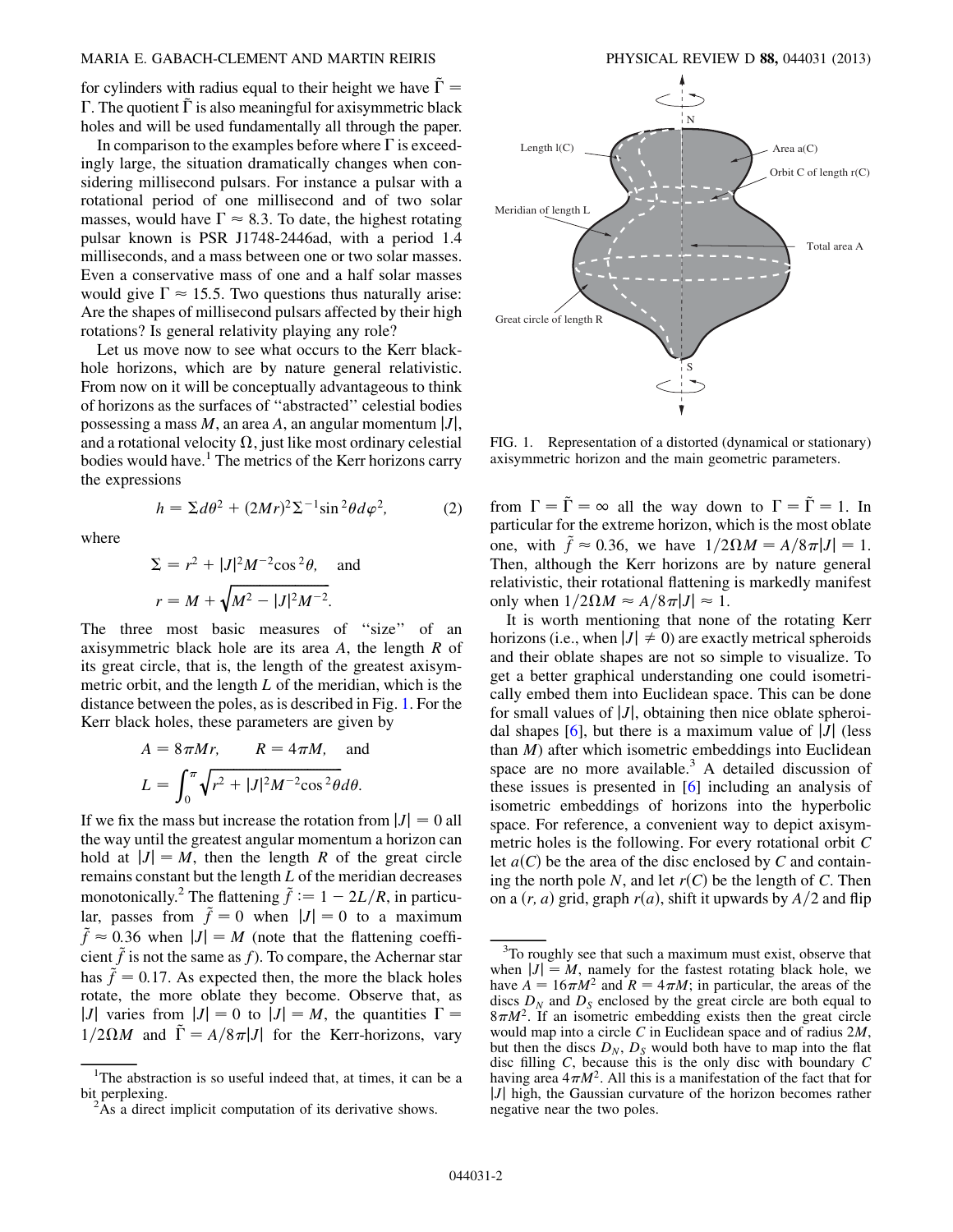<span id="page-2-0"></span>

FIG. 2. Left: The visualization of the Schwarzschild and extreme Kerr black holes in the (r, a) grid. Right: The representation of the geometry in Fig. [1](#page-1-0).

it around the  $\{r\}$  axis (to have the north up). The result is the representation of the black hole. In Fig. [2](#page-2-0) we show the corresponding graphs of the Schwarzschild and extreme-Kerr holes of the same mass (equal to  $1/2$ ). For Schwarzschild in particular the graph is a semicircle. The flattening due to rotation is then evident. We will use this type of representation again in Fig. [3.](#page-2-1)

We will investigate flattening and other effects that rotation causes over the shape of black holes, and we will do so, as we said, only in terms of  $A$  and  $J$ . The reason why it is useful in axisymmetry to control the geometry of horizons in terms of A and J can only be exemplified as follows. Suppose that a single compact body (part of an axisymmetric system) evolves in such a way that at a certain time slice  $\{t_0\}$  it is surrounded by trapped surfaces signaling the beginning of gravitational collapse and the emergence of a black hole. At the slice  $\{t_0\}$  and at any other

<span id="page-2-1"></span>

FIG. 3. When there is a significant rotation  $|J|$  in comparison to the area A, very prolate or very oblate stable horizons as in (a) or (b), respectively, are forbidden. Instead a shape like (c) would be allowed. The shape of horizons is completely controlled by  $\delta = 2\sqrt{(A/8\pi|J|)^2 - 1}.$ 

subsequent slice  $\{t\}$ , the apparent horizon  $H_t$  is located at the boundary of the trapped region  $[1,3]$  $[1,3]$  $[1,3]$ . As the material body sinks deep inside the hole the outside region of the apparent horizons stays empty and their angular momentum is conserved, i.e.,  $J(H_t) = J$ . Moreover, at every time slice  $\{t\}$  the universal inequality  $8\pi|J| \leq A(H_t)$  holds [\[7–](#page-16-6)[9](#page-16-7)] and we also expect the validity of the Penrose inequality  $A(H_t) \leq 8\pi M^2$ , where M is the ADM mass which is also conserved. Thus, in this scenario we have  $J(H_t) = J$ ,  $8\pi |J| \leq A(H_t)$ , and we expect to have  $A(H_t) \leq$  $8\pi M^2$ . Hence, every quantity or property of stable horizons that is proved to be controlled only by the area A and the angular momentum J, will be also controlled on the apparent horizons in the process of gravitational collapse.

One of the first attempts to give information about the shape of black holes goes back to the Hoop conjecture, formulated by Thorne [\[10](#page-16-8)] in 1972. It reads, ''Horizons form when and only when a mass m gets compacted onto a region whose circumference in every direction is less than or equal to  $4\pi M$ ." According to this conjecture, the circumference around the region must be bounded in every direction, and hence a thin but long body of given mass would not necessarily evolve to form a horizon. Unfortunately, the impreciseness of Thorne's statement had made this heuristic conjecture difficult to state, approach and ultimately, to prove. In this paper we assume the presence of a black hole and investigate its geometric properties. In this sense necessary conditions for the formation of black holes are presented. Particularly, we will validate the picture of the (reciprocal) Hoop conjecture as formulated by Gibbons [\[11](#page-16-9)]. This is done in Proposition 1.

Well defined, intrinsic and useful measures of shape are important in the study of the geometry of black hole horizons. To define them one possibility is to use a background, well known configuration, to compare with. For rotating black holes, the extreme Kerr black hole plays a key role and will be used, therefore, as the reference metric. In this regard in Theorem 4 we are able to estimate the ''distance'' from a given horizon to the extreme Kerr horizon (of the same  $J$ ) only in terms of  $A$  and  $J$ . One can also red consider global quantities like  $R$ ,  $L$  or  $A$  or one can construct dimension-less coefficients, like the flatness coefficient  $\tilde{f} = 1 - 2L/R$  mentioned before, that give an intrinsic notion of deformation. Gibbons [[11](#page-16-9),[12](#page-16-10)] for instance, studies the length of the shortest nontrivial closed geodesic  $\ell$  and the Birkhoff's invariant  $\beta$ . To demonstrate their usefulness he proves that if the surface admits an antipodal isometry and that the Penrose inequality holds, then  $\ell \leq \sqrt{\pi A}$  and  $\ell \leq 4\pi M$ . He conjectures that these inequalities hold in the general case, without antipodal symmetry. In Proposition 1 we come very close to proving it as we will get  $\ell \leq \beta \leq$  $2\sqrt{\pi A}$ . We present many geometric relations of this kind between  $R, L, A$  and  $J$  which are resumed and discussed in Theorems 1 and 2 and in Proposition 1.

Outermost marginally trapped surfaces (MOTS), of which apparent horizons are an instance, are those for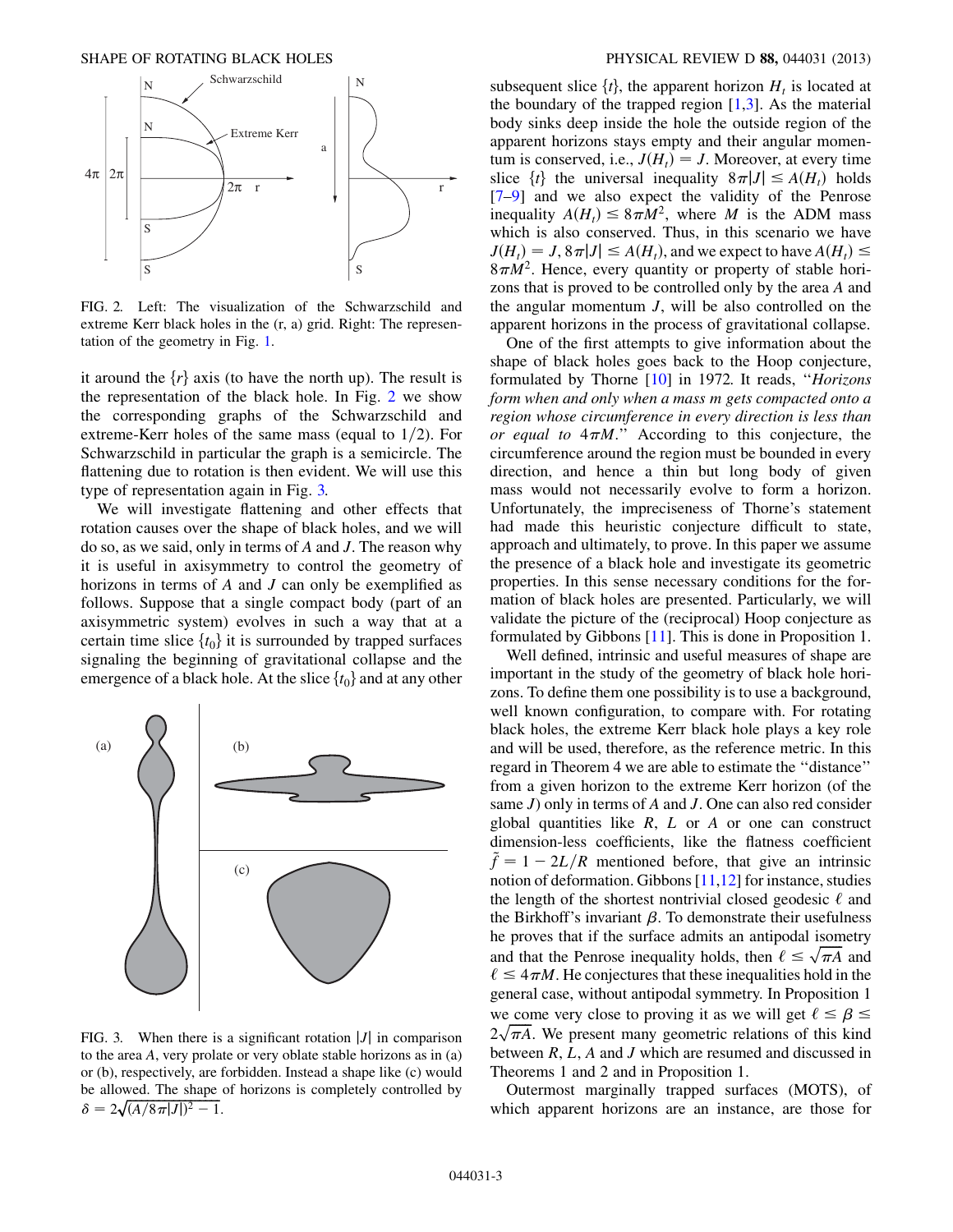which the outgoing null expansion is zero. Stable MOTS are those which can be deformed outwards while keeping the outgoing null expansion non-negative (to first order) [\[3\]](#page-16-2). All the results in this paper are stated for stable MOTS. To have a flexible terminology we will refer them from now on simply as stable ''horizons,'' ''holes,'' or ''black holes.''

At first sight the stability property seems to be too simple to have any relevant consequence. But indeed and contrary to this perception the stability is crucial and plays a central role in many features of black holes. It will be also the main tool to be used here. For this reason let us give now a glimpse of the main elements of stability in the axisymmetric setup. For an axisymmetric and stable black hole  $H$  in a space-time with matter satisfying the strong energy condition, the stability implies the inequality

<span id="page-3-0"></span>
$$
\int_{H} (|\nabla \alpha|^{2} + \kappa \alpha^{2}) dA \ge \int_{H} \frac{|S|^{2}}{2} \alpha^{2} dA \qquad (3)
$$

for any axisymmetric function  $\alpha$  on H [\[9](#page-16-7)]. Here  $\kappa$  is the Gaussian curvature of  $H$  with its induced two-metric  $h$  and  $S$  is the (intrinsic) Hajicek one-form, which is defined by  $S(X) = -\langle k, D_Xl \rangle/2$ , where l and k are outgoing and ingoing future null vectors, respectively, normalized to have  $\langle k, l \rangle = -2$  but otherwise arbitrary (D is the covariant derivative of the space-time). In terms of S, the Komar angular momentum of  $H$  is just

$$
J(H) = \frac{1}{8\pi} \int_{H} S(\xi) dA,
$$
 (4)

<span id="page-3-1"></span>where  $\xi$  is the rotational Killing field. One can use axisymmetry to further simplify ([3](#page-3-0)). We explain how this is done in what follows. Over any axisymmetric sphere there are unique coordinates  $(\theta, \varphi)$ , called areal coordinates, on which the metric takes the form

<span id="page-3-6"></span>
$$
h = \left(\frac{A}{4\pi}\right)^2 e^{-\sigma(\theta)} d\theta^2 + e^{\sigma(\theta)} \sin^2\theta d\varphi^2 \tag{5}
$$

and where  $\partial_{\varphi} = \xi$  is, manifestly, the rotational Killing field over H. Regularity at the poles implies  $\sigma(0) =$  $\sigma(\pi) = \ln(A/4\pi)$ . The area element is  $dA = \frac{A}{4\pi} \times$  $\sin \theta d\theta d\varphi$  and is thus a multiple of the area element of the unit two-sphere. Then define a rotational potential  $\omega = \omega(\theta)$  by imposing

$$
\frac{d\omega}{d\theta} = \frac{A}{2\pi} \sin \theta S(\partial_{\varphi}), \qquad \omega(0) = -\omega(\pi).
$$

<span id="page-3-2"></span>A direct computation using ([4](#page-3-1)) then gives  $J = (\omega(\pi) - \mathbb{I})$  $\omega(0)/8 = \omega(\pi)/4$ . In terms of the coordinates  $(\theta, \varphi)$  and  $\omega$ , the inequality [\(3](#page-3-0)) results in

$$
\int_{H} (|\nabla \alpha|^{2} + \kappa \alpha^{2}) \sin \theta d\theta d\varphi
$$
\n
$$
\geq \left(\frac{2\pi}{A}\right)^{2} \int_{H} \frac{|\nabla \omega|^{2}}{\eta \sin \theta} \alpha^{2} d\theta d\varphi, \tag{6}
$$

which is valid for any axisymmetric function  $\alpha$ . Note that the integrands are independent of  $\varphi$  and that therefore the integral in  $\varphi$  can be factored out to a  $2\pi$ . The inequality is set out of the two arguments  $\omega$  and  $\sigma$ , and for this reason  $(\omega, \sigma)$  will be our data. Many times however we will use

$$
\eta := e^{\sigma} \sin^2 \theta
$$

instead of  $\sigma$ , and use the data  $(\omega, \eta)$  instead of  $(\omega, \sigma)$ . Of particular interest is  $(\omega_E, \sigma_E)$ , the data of the extreme Kerr horizon with angular momentum  $J$ , which plays the role of a background data and has the expression

$$
\sigma_E = \ln \frac{4|J|}{1 + \cos^2 \theta}, \qquad \omega_E = -\frac{8J \cos \theta}{1 + \cos^2 \theta}.
$$

All the results in this paper are based on different uses of the fundamental inequality  $(6)$ . The difficulty in each case resides in how to chose the trial functions  $\alpha$  to get the desired information over  $(\omega, \sigma)$ . Let us illustrate this point with an example that will be important to us many times later. Choosing  $\alpha = e^{-\sigma/2}$  in ([6\)](#page-3-2) one obtains [\[7](#page-16-6)]

$$
A \ge 4\pi e^{(\mathcal{M}-8)/8}.\tag{7}
$$

<span id="page-3-7"></span><span id="page-3-3"></span>where  $\mathcal{M} = \mathcal{M}(\omega, \sigma)$  is the functional

$$
\mathcal{M}(\omega,\sigma) = \int_0^{\pi} \left( \sigma^2 + 4\sigma + \frac{\omega^2}{\eta^2} \right) \sin \theta d\theta. \tag{8}
$$

<span id="page-3-4"></span>The crucial fact here is that, regardless of the particular functions  $(\omega, \sigma)$  (but with  $\omega(\pi) = -\omega(0) = 8J$ ) one has  $[13]$ 

$$
e^{(\mathcal{M}-8)/8} \ge 2|J|.\tag{9}
$$

Hence, as shown in [\[7](#page-16-6)], the universal inequality  $A \geq 8 \pi |J|$ follows by choosing  $\alpha = e^{-\sigma/2}$ . Equations [\(7](#page-3-3))–([9\)](#page-3-4) will be of great use later. Other choices of  $\alpha$  give other kind of information as will be shown during the proofs inside the main text.

We give now a qualitative overview of our main results. They are discussed in full technical detail in the Sec. [I A](#page-4-0). The main results can be summarized in the following three effects due to rotation: (A) rotational thickening, (B) rotational stabilization, and (C) enforced shaping.

<span id="page-3-5"></span>(A) Rotational thickening. In line with the discussion above, the most noticeable effect of rotation is a ''widening'' or ''thickening'' of the bulk of the horizons. The more transparent quantitative estimate supporting this phenomenon is given in Theorems 1 and 2, and states that the length  $R$  of the great circle is subject to the lower bound

$$
\frac{16\pi|J|^2}{A} \le \frac{2|J|}{\delta + \sqrt{\delta^2 + 4}} \le \left(\frac{R}{2\pi}\right)^2, \quad (10)
$$

where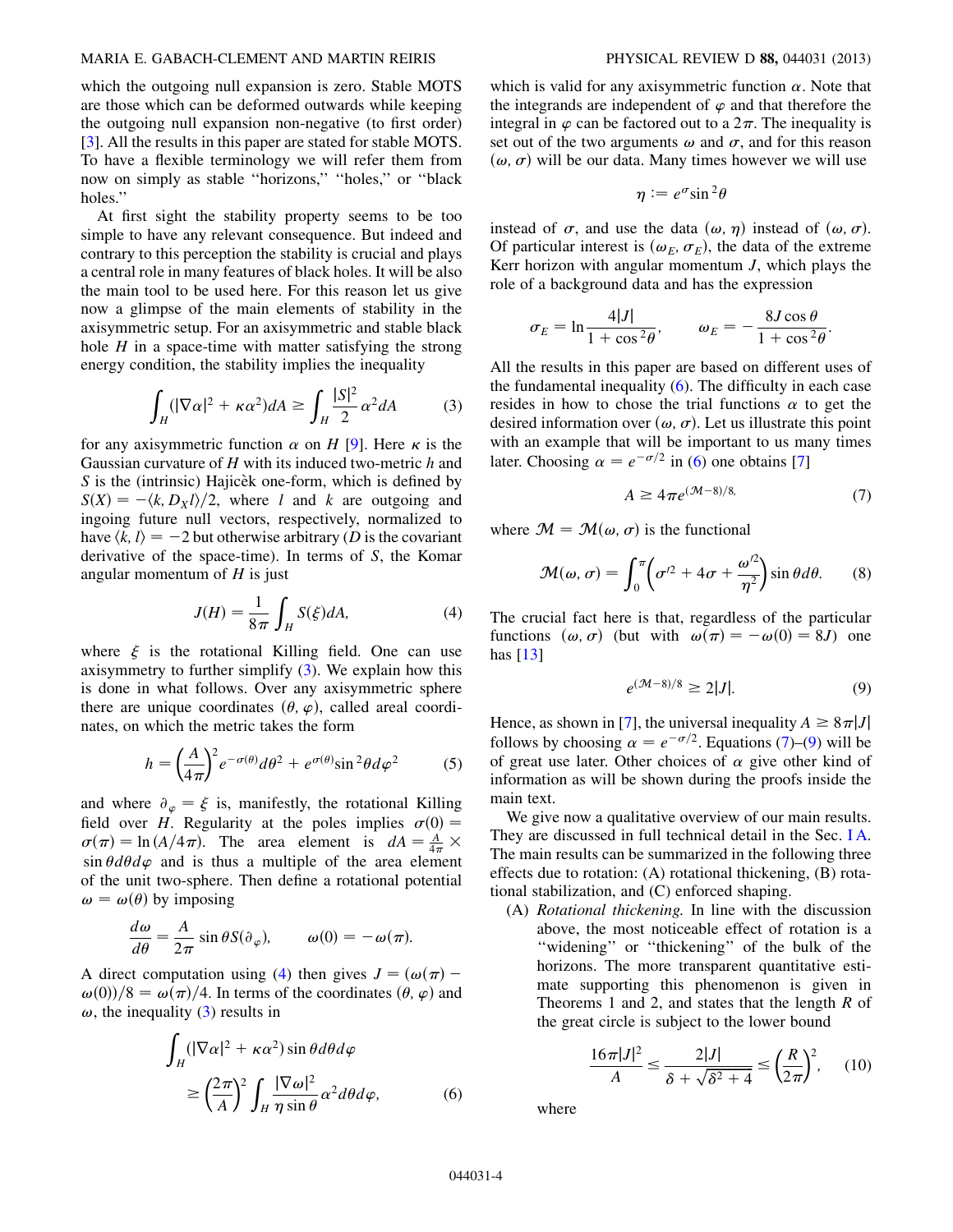$$
\delta = 2\sqrt{\left(\frac{A}{8\pi|J|}\right)^2 - 1}.\tag{11}
$$

The meaning of  $(10)$  is more evident in black holes with a fixed (nonzero) value of the angular momentum per unit of area,  $|J|/A$ . Written as  $(\sqrt{64\pi^3|J|/A})\sqrt{|J|} \le R$ , the formula [\(10](#page-3-5)) says that the length of the greatest axisymmetric orbit is at least as large as a constant (which depends on the ratio of angular momentum to area) times the square root of the angular momentum. In simple terms, rotation imposes a minimum (nonzero) value for the length of the greatest circle.

The estimate [\(10\)](#page-3-5) is somehow elegant but doesn't say whether the greatest circle lies in the ''middle region'' of the horizon or ''near the poles,'' nor does it say anything about the size of other axisymmetric circles. Information about the size of axisymmetric circles in the ''middle regions'' can be easily obtained from Theorem 3. To understand this consider the set of axisymmetric circles C at a distance from the north and south poles greater than or equal to one third of the distance between the poles, which is greater than or equal to  $L/3$ . Roughly speaking, the set of such circles ''is the central third'' of the horizon. Then, the length  $r(C)$  of any such circle is greater than  $D(\delta)\sqrt{|J|}$  for a certain function  $D(\delta) > 0$  (which is a function of the ratio  $|J|/A$ ). This fact, which we prove after the statement of Theorem 3, generalizes what we obtained for the great circle and gives further support to the idea of ''thickening by rotation''.

We also show that provided there is an area bound, the length of the great circle, and therefore the length of any axisymmmetric circle, cannot be arbitrarily large. More precisely we prove also in Theorems 1 and 2 the upper bound

$$
\left(\frac{R}{2\pi}\right)^2 \le 4|J|\frac{\delta + \sqrt{\delta^2 + 4}}{2} \le \frac{A}{\pi}.\tag{12}
$$

There are other related manifestations of the influence of rotation in the shape of horizons which are worth mentioning at this point. For instance we prove in Theorem 2 the bounds

$$
D(\delta) \le \frac{R}{L} \le 2\sqrt{2}\pi. \tag{13}
$$

These bounds show that stable rotating horizons of a given area A and angular momentum  $J \neq 0$ , cannot be arbitrarily oblate nor arbitrarily prolate. This phenomenon is depicted in Fig. [3.](#page-2-1) More relations between  $R, L, A$ , and  $J$  are given in Theorem 2.

(B) Rotational stabilization. Secondly, we found that rotation stabilizes the shape of stable horizons to

such an extent that rotating holes of a given area and angular momentum have their entire shapes controlled (and not just their global measures like  $R$  or  $L$ ). This is manifest from the pointwise bounds

$$
|\sigma(\theta) - \sigma_E(\theta)| \le F(\delta),
$$
  
\n
$$
\frac{|\omega(\theta) - \omega_E(\theta)|}{4|J|} \le F(\delta)
$$
\n(14)

for all  $\theta \in [0, \pi]$  and for a certain finite function  $F(\delta)$ , proved in Theorem 4, and which imply the pointwise bounds of the coefficients of the metric h [\(5](#page-3-6)) Still, we are able to prove in Proposition 6 the even stronger result that the family of the metrics and potentials of axisymmetric stable horizons of a given area A and angular momentum  $J \neq 0$  is precompact (in  $C^0$ ). These quantitative facts are specially relevant when applied to apparent horizons in gravitational collapse (as discussed before) revealing a remarkable and unexpected rigidity all along evolution.

(C) Enforced shaping. In third place we found that at very high rotations all the geometry of the horizon tends to that of the extreme Kerr horizon regardless of the presence and type of matter (satisfying the strong energy condition). This claim is also proved in Theorem 4.

All these results and their applications are discussed in full length in the next sections.

# A. Precise statements and further discussions

<span id="page-4-0"></span>In the sequel we continue using  $\delta$  as

$$
\delta = 2\sqrt{\left(\frac{A}{8\pi|J|}\right)^2 - 1}.
$$

Our first theorem displays appropriate upper and lower bounds for the length R of the greatest circle. In particular, as commented in  $(A)$  above, the lower bound for R in  $(15)$ shows that rotating black holes with a given A and  $J \neq 0$ , cannot be arbitrarily ''thin,'' and the upper bound shows that they cannot be arbitrarily ''thick.''

<span id="page-4-1"></span>Theorem 1. Let  $H$  be a stable axisymmetric horizon of area A and angular momentum  $J \neq 0$ . Then the length R of the great circle satisfies

$$
4|J| \frac{2}{\delta + \sqrt{\delta^2 + 4}} \le \left(\frac{R}{2\pi}\right)^2 \le 4|J| \frac{\delta + \sqrt{\delta^2 + 4}}{2}.
$$
 (15)

These two bounds are sharp, namely they coincide, when  $\delta = 0$ , in  $R/2\pi = 2\sqrt{|J|}$  which is the value for the extreme Kerr horizon. This is not a coincidence as we will see below that the whole geometry (for a sequence of horizons) converges to that of the extreme Kerr as  $\delta \rightarrow 0$ .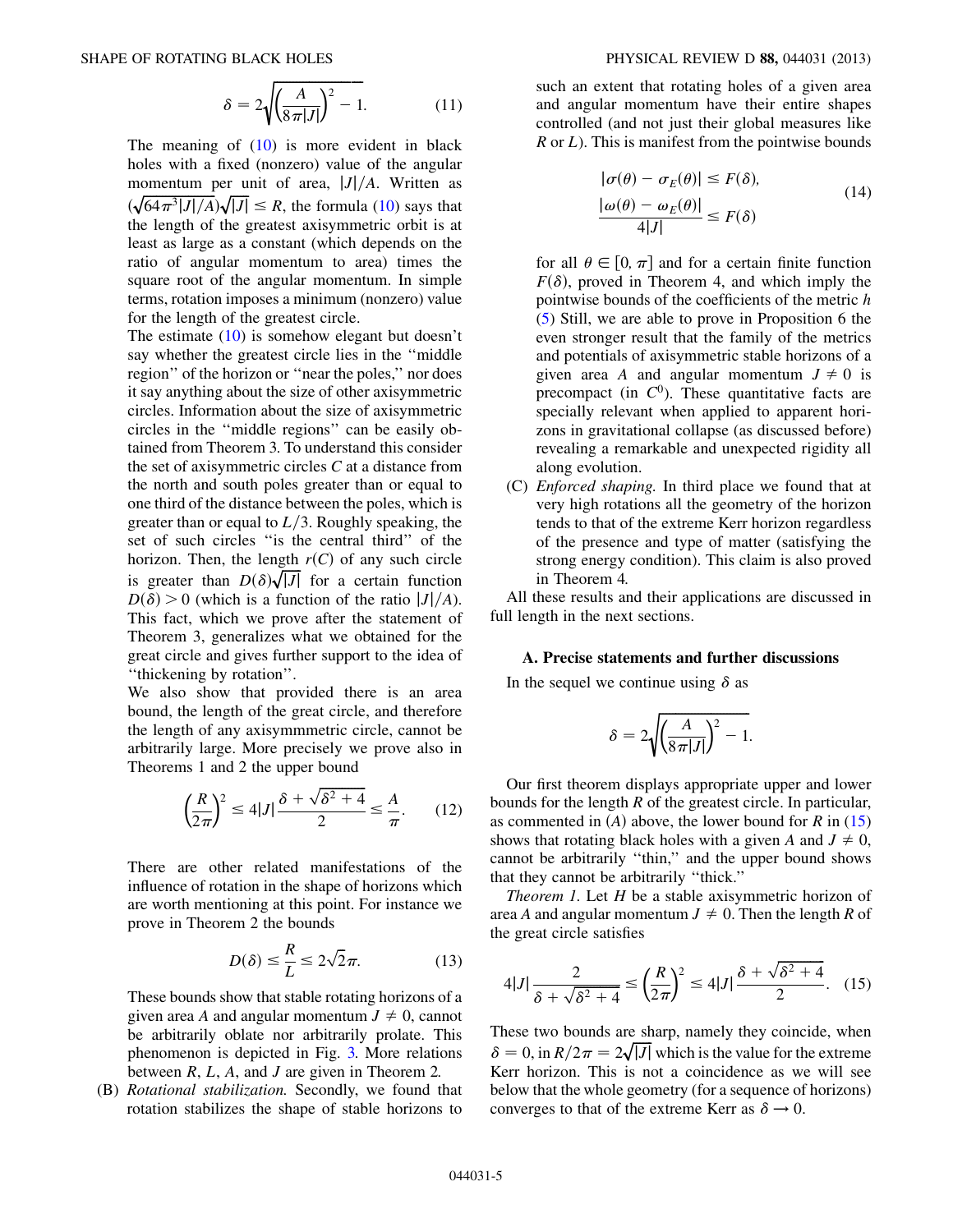Our second theorem displays fundamental relations between the main global geometric parameters A, J, L and R of axisymmetric stable horizons.

<span id="page-5-5"></span>*Theorem 2.* Let  $H$  be a stable axisymmetric horizon of area A and angular momentum  $J \neq 0$ . Then the length R of great circle and the length L of the meridian obey the relations

$$
\frac{(4\pi)^2|J|}{\sqrt{4\pi A}} \le R \le \sqrt{4\pi A},\tag{16}
$$

$$
2\sqrt{|J|} \le \sqrt{\frac{A}{2\pi}} \le L,\tag{17}
$$

$$
\frac{A}{L^2} \le \frac{R}{L} \le 2\sqrt{2}\pi.
$$
 (18)

<span id="page-5-1"></span><span id="page-5-0"></span>Moreover, there is  $D(\delta) > 0$ , such that

$$
D(\delta) \le \frac{A}{L^2}.\tag{19}
$$

The bounds  $(16)$  $(16)$  $(16)$  are deduced from  $(15)$  $(15)$  $(15)$  but are nonsharp at  $\delta = 0$ . The bound  $R/2L \le \sqrt{2}\pi$  expresses that black holes, regardless of the values of A and J, cannot be arbitrarily oblate. Note that we would expect the extreme Kerr horizon to be the most flattened black hole; namely, we would expect the ratio  $R/2L$  to be bounded above by the value of the extreme Kerr horizon, i.e.,  $R/2L \leq$  $R_0/2L_0 \sim 0.52\pi$ . Although nonsharp, the estimation  $R/2L \leq \sqrt{2\pi}$  is reasonably good. On the other hand the bound  $D(\delta)/2 \leq R/2L$  shows that black holes of given A and J cannot be arbitrarily prolate. An expression for  $D(\delta)$ can be given explicitly, but we will not present it in this paper as it is not particularly useful. The existence of  $D(\delta)$ will be shown by contradiction. An interesting question is whether one could use the stability inequality  $(6)$ , with a suitably chosen probe function  $\alpha$ , to obtain a sharp upper bound on  $R/2L$ .

Our third theorem displays fundamental relations among the local measures  $a, l, r$  of stable rotating holes. Given an axisymmetric orbit C, the magnitude  $r(C)$  is its length,  $l(C)$ is the distance to the north pole N and  $a(C)$  is the area of the region enclosed by C and containing the north pole. In the statement below, the parameters  $a$ ,  $l$  and  $r$  are defined from the north pole N but of course the same relations hold when they are defined from the south pole S.

<span id="page-5-4"></span><span id="page-5-3"></span>*Theorem 3.* Let  $H$  be a stable axisymmetric horizon. Let  $D = A/L<sup>2</sup>$ . Then the following relations hold

$$
\frac{1}{2\pi}a \le l^2 \le \frac{32}{D}a,\tag{20}
$$

$$
l \leq \frac{4}{D}r
$$
, as long as  $l \leq L/2$ , (21)

$$
r^2 \le (4\pi e^4)a, \quad \text{as long as } a \le A/4. \tag{22}
$$

<span id="page-5-2"></span>We can use then the inequality  $D \ge D(\delta)$  from ([19](#page-5-1)) of Theorem 2 and  $(20)$  $(20)$  $(20)$ – $(22)$  to obtain

$$
a \le c_1 l^2 \le \frac{c_2}{D^2(\delta)} r^2 \le \frac{c_3}{D^2(\delta)} a \tag{23}
$$

as long as  $a/A \le 1/128$  and for certain constants  $c_1, c_2, c_3.$ 

The theorem can be used to obtain varied information. For instance one can extract concrete bounds for the metric coefficient  $e^{\sigma}$  around the poles as follows. First note that in [\(22\)](#page-5-3), the condition  $a(\theta)/A \leq 1/4$  is equivalent to  $\theta \leq$  $\pi/3$ . This is because  $a(\theta)/A = (1 - \cos \theta)/2$  and therefore  $a/A \leq 1/4$  is equivalent to  $\cos \theta \geq 1/2$ . Thus, as  $r = 2\pi e^{\sigma/2} \sin \theta$  we get from [\(22\)](#page-5-3) and for  $\theta \le \pi/3$ 

$$
4\pi^2 e^{\sigma} \sin^2 \theta \le 2\pi e^4 A (1 - \cos \theta).
$$

But when  $\theta \le \pi/3$  we have  $(1 - \cos \theta) \le (1 - \cos \theta) \times$  $(1 + \cos \theta) = \sin^2 \theta$  and therefore  $e^{\sigma(\theta)} \leq Ae^4/2\pi$  for all  $0 \le \theta \le \pi/3$ . By symmetry the same holds for  $\theta \in$  $[2\pi/3, \pi]$ .

Another application that we commented in the Introduction concerns the length of the axisymmetric circles whose distance to the north and the south poles is greater than or equal to one third the distance between the poles, which is greater than or equal to  $L/3$ . For any such circle, we claimed that  $r(C) \geq D(\delta) \sqrt{|J|}$ , a relation which gave further support to the idea of ''thickening by rotation.'' With the help of Theorem 3, this is proved as follows. Assume, without loss of generality, that the distance from  $C$  to the north pole is less or equal than the distance from  $C$  to the south pole (i.e., in the notation of Theorem 3 assume  $l \leq L/2$  and then use that  $l \geq L/3$  in combination with  $(21)$  $(21)$  $(21)$  and  $(17)$ .

More general than Theorem 3, our fourth theorem shows, as discussed in (B), that the two-metric of the horizon (and therefore its whole geometry) and the rotational potential are completely controlled in  $C^0$  by A and  $J \neq 0$ . It also shows that stable holes with  $A/8\pi|J|$  close to one must be close to the extreme Kerr horizon.

Theorem 4. There is  $F(\delta) < \infty$  such that for any stable axisymmetric horizon with angular momentum  $J \neq 0$  we have

$$
|\sigma(\theta) - \sigma_E(\theta)| \le F(\delta)
$$
 and  $\frac{|\omega(\theta) - \omega_E(\theta)|}{4|J|} \le F(\delta)$  (24)

for any  $\theta \in [0, \pi]$ . Moreover, for any angle  $0 < \theta_1 < \pi/2$ and  $\epsilon > 0$  there is  $\delta(\theta_1, \epsilon)$  such that for any stable horizon with  $\delta < \overline{\delta}$  we have

$$
\max_{\theta \in [\theta_1, \pi - \theta_1]} \{ |\sigma(\theta) - \sigma_E(\theta)| \} \le \epsilon \quad \text{and}
$$
\n
$$
\max_{\theta \in [\theta_1, \pi - \theta_1]} \{ |\omega(\theta) - \omega_E(\theta)| \} \le \epsilon.
$$
\n(25)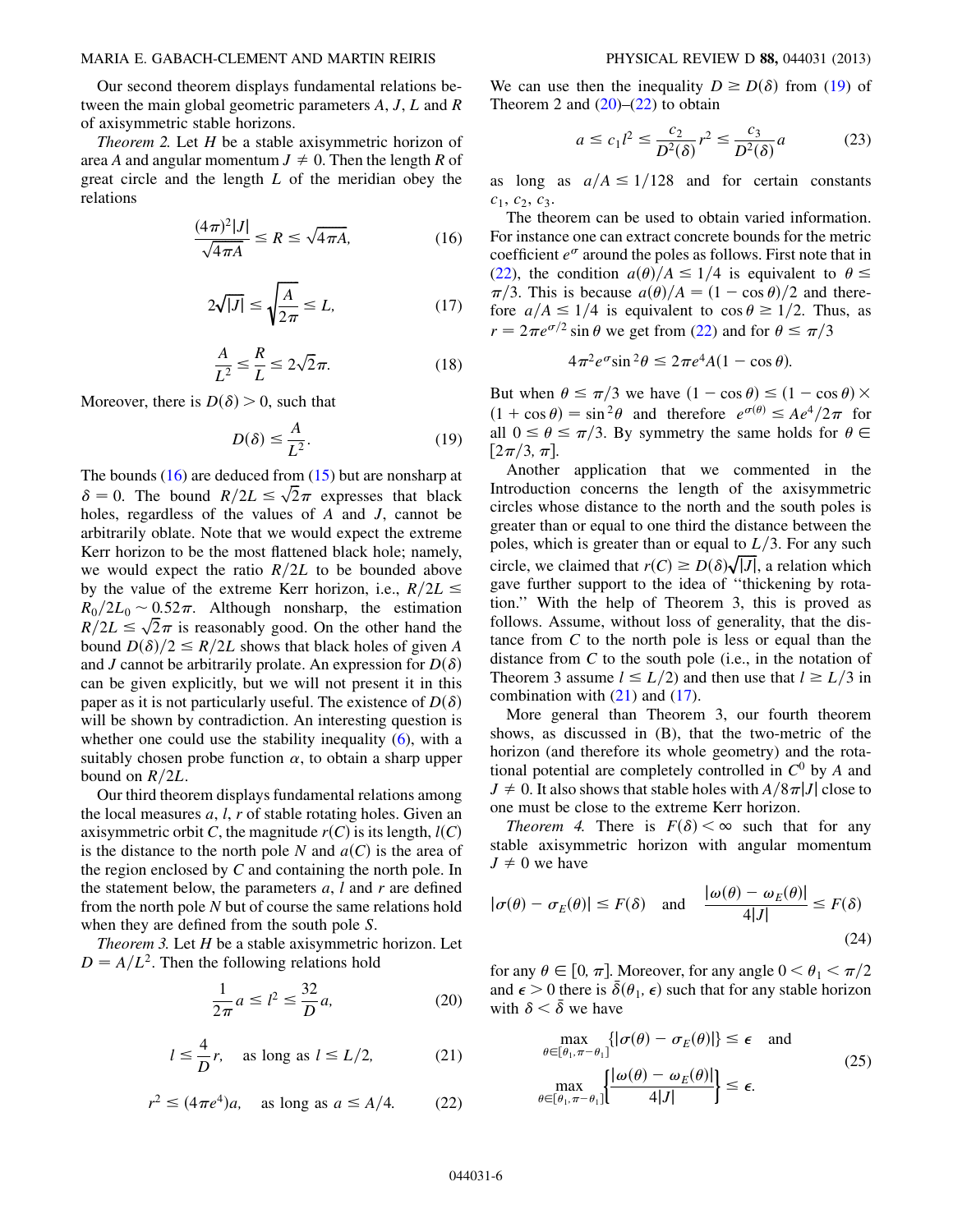The proof of Theorem 4 makes use of the following Theorem 5 which is interesting in itself. Theorem 5 is stated in the variables  $(\omega, \eta)$  instead of  $(\omega, \sigma)$  and it will be also convenient to think of the datum  $(\omega, \eta)$  as a path in the hyperbolic plane  $\mathbb{H}^2 = \{(\omega, \eta), \eta > 0\}$  provided with the hyperbolic distance

$$
d_{\mathbb{H}^2}((\omega_1, \eta_1), (\omega_2, \eta_2))
$$
  
=  $Arch \bigg[ 1 + \frac{(\omega_1 - \omega_2)^2 + (\eta_1 - \eta_2)^2}{2\eta_1 \eta_2} \bigg].$  (26)

The reason for this is that the functional  $M$ , on which Theorem 5 is based, is up to a boundary term the energy of the paths  $(\omega, \eta)$  in the hyperbolic plane and such energy functional is easily analyzable.

Theorem 5. Let  $H$  be a stable axisymmetric horizon with  $J \neq 0$ . Then

- <span id="page-6-0"></span>(i) The data  $(\omega, \eta) = (\omega(\theta), \eta(\theta))$  satisfies  $(\eta^2 + \omega^2 - 16|J|^2)^2$  $\frac{10|J|}{\eta^2} \le 16|J|^2 \delta^2.$  (27)
- <span id="page-6-3"></span>(ii) For any two angles  $0 < \theta_1 \le \theta_2 < \pi$  denote  $q_1 = (\omega_1, \eta_1) = (\omega(\theta_1), \eta(\theta_1)), q_2 = (\omega_2, \eta_2) =$  $(\omega(\theta_1), \eta(\theta_2))$ , and  $d_{12} = d_{\mathbb{H}^2}(q_1, q_2)$ . Then

$$
\begin{aligned} \left| d_{12} - 2 \ln \left[ \frac{\tan \theta_2 / 2}{\tan \theta_1 / 2} \right] \right|^2 \\ &\le 12 \left( \ln \left[ \frac{\tan \theta_2 / 2}{\tan \theta_1 / 2} \right] \right) \text{Arch}(1 + \delta^2). \end{aligned} \tag{28}
$$

Inequality ([27](#page-6-0)) says that the graph of the curve  $(\omega, \eta)(\theta)$ in the hyperbolic plane  $\mathbb{H}^2$  lies between the arcs of two circles of centers  $(0, 2|J|\delta)$  and  $(0, -2|J|\delta)$ , respectively, and both of radius  $2|J|\sqrt{4+\delta^2}$  (see Fig. [4\)](#page-6-1). To see this, simply observe that  $(27)$  implies

$$
(\eta - 2|J|\delta)^2 + \omega^2 \le 4|J|^2(4+\delta^2) \quad \text{and}
$$
  

$$
4|J|^2(4+\delta^2) \le (\eta + 2|J|\delta)^2 + \omega^2.
$$

It is apparent from this that as  $A \downarrow 8\pi |J|$  (with |J| fixed), that is, as  $\delta \downarrow 0$  and the centers of the circles approach each

<span id="page-6-1"></span>

FIG. 4. The graph of the curve  $(\omega, \eta)$  in the hyperbolic plane lies between the arcs of two circles intersecting at the points

 $(\pm 4|J|, 0).$ 

other, the graph of  $(\omega, \eta)(\theta)$  gets closer and closer to the unit semicircle which is the graph of extreme Kerr with angular momentum J. However, this does not imply that  $(\omega, \eta)(\theta)$ , as a parametrized curve, approaches  $(\omega_F, \eta_F) \times$  $(\theta)$  as is claimed in Theorem 4. It is interesting to see however what occurs if one uses items (i) and (ii) in Theorem 5 when  $\delta = 0$ . As we will see this does not imply exactly that  $(\omega, \eta)$  is the data of the extreme-Kerr horizon unless we impose that  $(\omega(\pi/2), \eta(\pi/2)) = (0, 1)$ . Assume for simplicity of the calculation that  $4|J| = 1$  (and therefore  $A = 2\pi$ ). From [\(27\)](#page-6-0) one gets

$$
\eta^2 + \omega^2 = 1. \tag{29}
$$

<span id="page-6-2"></span>Denote by  $\bar{\theta}$  an angle for which  $\omega = 0$ . Because of ([29\)](#page-6-2), we also have at this angle  $\eta = 1$ . Using [\(28\)](#page-6-3) with  $\theta = \theta_1$ and  $\theta = \theta_2$  we obtain

$$
2\ln\frac{\tan\frac{\theta_1}{2}}{\tan\frac{\theta_0}{2}} = \operatorname{Arch}\left[1 + \frac{\omega^2 + (\eta - 1)^2}{2\eta}\right] = \operatorname{Arch}\frac{1}{\eta},
$$

where to obtain the second inequality we have used  $(29)$  $(29)$ . One can then solve for  $\eta$  and once done that use [\(29\)](#page-6-2) to solve for  $\omega$ . The result is

$$
\eta = \frac{2(\tan^2 \frac{\theta}{2})/(\tan^2 \frac{\bar{\theta}}{2})}{1 + (\tan^4 \frac{\theta}{2})/(\tan^4 \frac{\bar{\theta}}{2})},
$$
  
\n
$$
\omega = \frac{-1 + (\tan^4 \frac{\theta}{2})/(\tan^4 \frac{\bar{\theta}}{2})}{1 + (\tan^4 \frac{\theta}{2})/(\tan^4 \frac{\bar{\theta}}{2})}.
$$
\n(30)

This reduces to the extreme Kerr horizon geometry only when  $\bar{\theta} = \pi/2$ .

#### B. Applications

#### 1. The Hoop conjecture and entropy bounds

The following proposition, which is commented on below, makes contact with Thorne's Hoop conjecture.

<span id="page-6-5"></span>Proposition 1. Let S be a stable, axisymmetric, outermost minimal surface on a maximal axisymmetric and asymptotically flat initial data, possibly with matter satisfying the strong energy condition. Then, the length L of the meridian of  $S$  and the length  $R$  of the great circle satisfy

$$
\frac{2\pi|J|}{M} \le R \le 8\pi M,\tag{31}
$$

$$
|J|2 + \left(\frac{A}{8\pi}\right)^2 \le L^2 M^2,\tag{32}
$$

<span id="page-6-4"></span>where  $M$  is the ADM mass.

<span id="page-6-6"></span>*Proof.* To obtain ([31](#page-6-4)) use the Riemannian Penrose inequality [[14\]](#page-16-12),

$$
A \le 16\pi M^2,\tag{33}
$$

in Eq. ([16](#page-5-0)).

To obtain [\(32\)](#page-6-5) first use  $A \leq 2\pi L^2$  to get  $A^2 \leq 2\pi A L^2$ and then use ([33](#page-6-6)) on the rhs to arrive at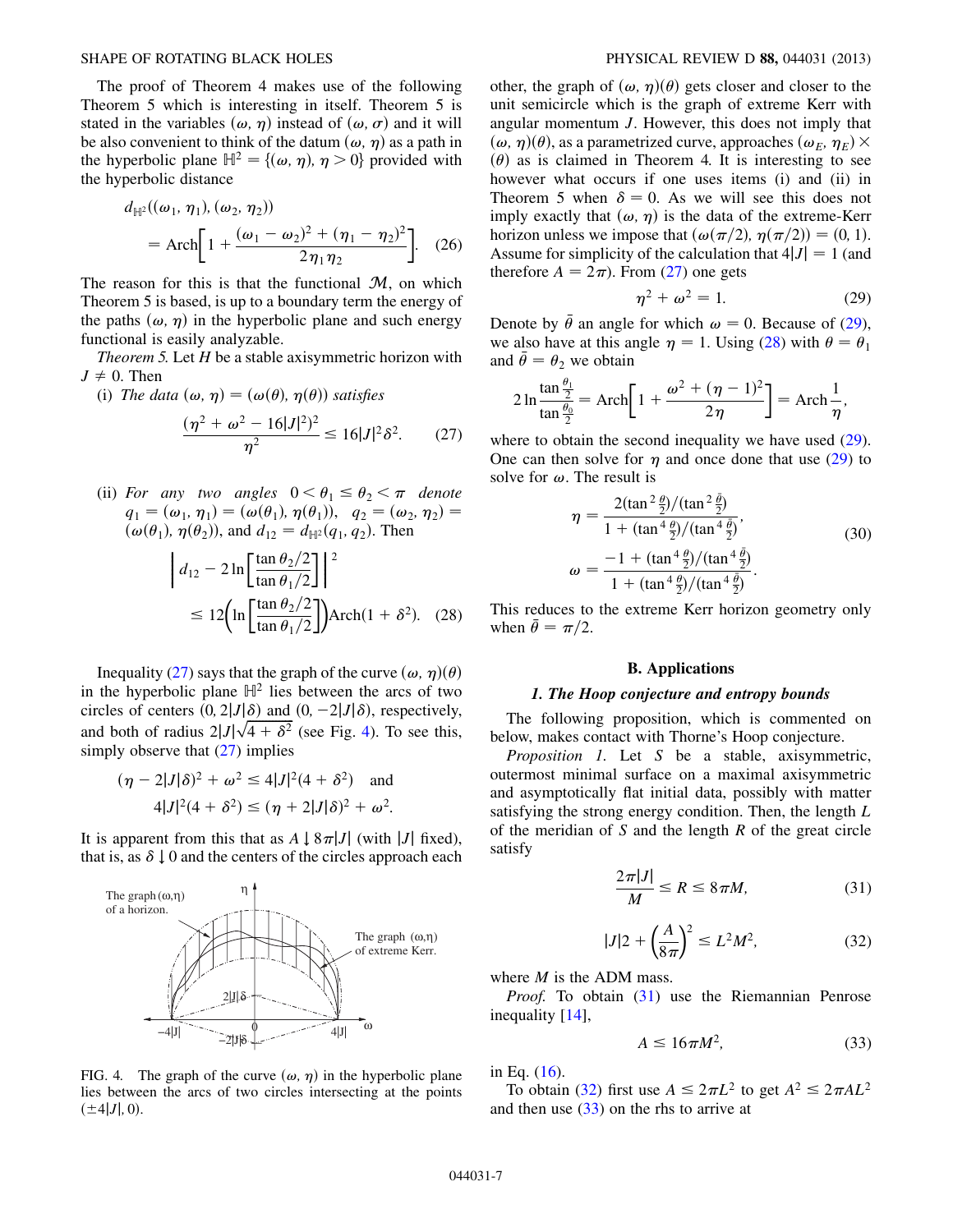$$
\left(\frac{A^2}{8\pi}\right)^2 \le \frac{M^2 L^2}{2}.\tag{34}
$$

<span id="page-7-1"></span><span id="page-7-0"></span>Then, from ([17](#page-5-5)) we have  $|J| \le L^2/4$  and therefore  $|J|^2 \le$  $|J|L^2/4$ . Using  $|J| \leq 2M^2$  [which comes from combining  $|J| \leq A/8\pi$  and then [\(33\)](#page-6-6)] on the rhs we arrive at

$$
|J|^2 \le \frac{L^2 M^2}{2}.\tag{35}
$$

Summing  $(34)$  and  $(35)$  $(35)$  $(35)$ , we deduce  $(32)$  $(32)$  $(32)$ .

In [[11\]](#page-16-9), Gibbons proposed that the Birkhoff invariant  $\beta$ (see [[11](#page-16-9)] for a definition of  $\beta$ ) of an apparent horizon must verify  $\beta \leq 4\pi M$ . The aim of Gibbons's proposal was to materialize in a concrete statement Thorne's heuristic Hoop conjecture. Quite remarkably we come very close to proving it at least for outermost minimal spheres. Indeed, for an axisymmetric sphere we have always  $\beta \leq$ R and therefore from ([31](#page-6-4)) we get  $\beta \leq 8\pi M$ . Whether  $8\pi$ instead of Gibbons's  $4\pi$  is the right coefficient for M is not known to us. If one expects the Penrose inequality to hold also for apparent horizons, then the argument before would work the same and one would obtain  $R \leq 8 \pi M$  as well.

On the other hand the Eq. ([32](#page-6-5)) has a peculiar motivation. In [[15](#page-16-13)], Bekenstein suggested an upper bound for the entropy of black holes in terms of their "mass" M and ''radius'' R that should hold to guarantee the validity of the generalized second law of thermodynamics. Bekenstein's suggestion was later extended by Hod [\[16\]](#page-16-14) to include angular momentum. According to them, the entropy bound should read

$$
|J|^2 + \left(\frac{A}{8\pi}\right)^2 \le \Re^2 M^2. \tag{36}
$$

<span id="page-7-2"></span>Although the notion of ''radius'' is left ambiguously defined, Eq.  $(32)$  shows that  $(36)$  $(36)$  is exactly satisfied if we choose  $\mathfrak{R} = L$ , that is, the distance from the north to the south pole. Note that by [\(15\)](#page-4-1) we have  $4\pi L^2 \ge A$ , showing that  $L$  "qualies" as a radius according to the point of view of [\[15\]](#page-16-13).

## 2. Compactness of the family of stable rotating horizons

A remarkable consequence of the results presented in the previous section is that, in appropriate coordinate systems, the space of stable axisymmetric black holes of area A and angular momentum  $J \neq 0$  is precompact in the  $C^0$  topology. This is another strong manifestation of the control that the area and the (nonzero) angular momentum exert on the whole geometry of stable horizons.

The axisymmetric metric of a horizon can be written in the form

$$
h = dl^2 + \eta(l)d\varphi^2,
$$

where l varies in [0, L],  $\varphi$  in [0,  $2\pi$ ] and  $\eta$  is as before. Instead of the coordinate l we take  $x = l/L$ . Then  $h =$  $L^2 dx^2 + \eta(x) d\varphi^2$  and  $\eta(x)$ :  $[0, 1] \rightarrow \mathbb{R}$  with  $\eta(x) = 0$  iff  $x = 0$  or  $x = 1$ . The compactness of the metrics of stable holes is expressed then as follows.

*Theorem 6.* Let  ${H<sub>i</sub>}$  be a sequence of stable rotating horizons having constant area A and angular momentum  $J \neq 0$  and having metrics

$$
h_i = L_i^2 dx^2 + \eta_i(x) d\varphi^2.
$$

Then, there is a subsequence for which the metrics converge in  $C^0$  to a limit metric,

$$
\bar{h} = \bar{L}^2 dx^2 + \bar{\eta}(x) d\varphi^2.
$$

The theorem can be proved easily and directly from the proposition below. Note that the proposition also shows that the subsequence can be chosen in such a way that a limit for the rotational potential  $\omega_i$  can also be extracted. Note too that it uses the coordinate  $\theta$  rather than x. To prove Theorem 6 one must change the coordinates from  $\theta$  to x. The coordinates  $(\theta, \varphi)$ , where the metrics are expressed in the form  $h_i = (A/4\pi)e^{-\sigma_i}d\theta + \eta_i\theta d\varphi^2$ , are not appropriate because the sequence of coefficients  $e^{-\sigma_i(\theta)}$  converges weakly but not necessarily in  $C^0$  near the poles. The coordinates  $(x, \varphi)$  reabsorb this problematic coefficient.

*Proposition 2.* Let  $(\omega_i(\theta), \eta_i(\theta))$  be the data of a sequence of stable horizons  ${H<sub>i</sub>}$  of area A and angular momentum  $J \neq 0$ . Then, there is a subsequence converging in  $C^0$  to a datum  $(\bar{\omega}(\theta), \bar{\eta}(\theta))$ .

Proof. By Ascoli-Arzelà it is enough to show that the sequences  $\{\omega_i\}$  and  $\{\eta_i\}$  are uniformly bounded [i.e.,  $|\omega^i| \le c(A, J)$  and  $|\eta^i| \le c(A, J)$ ] and equicontinuous (i.e., for all  $\epsilon > 0$  there is  $\delta > 0$  such that for any  $\theta_1, \theta_2$ with  $|\theta_2 - \theta_1| \le \delta$  we have  $|\omega^i(\theta_2) - \omega^i(\theta_1)| \le \epsilon$  and  $|\eta'(\theta_2) - \eta'(\theta_1)| \le \epsilon$ ). By Theorem 4, the sequences  $\{\omega_i\}$  and  $\{\sigma_i\}$  are uniformly bounded, as is the sequence  $\{\eta_i = e^{\sigma_i} \sin^2 \theta\}$ . We assume then that  $|\omega_i| \leq c(A, J)$ ,  $|\sigma_i| \le c(A, J)$  and  $|\eta_i| \le c(A, J)$ .

We prove next that the sequences are equicontinuous. Observe that if a sequence of functions  $\{f_i\}$  satisfies  $\int_0^{\pi} (f'_i)^2 d\theta \leq c$ , then it is equicontinuous as then we would have  $|f_i(\theta_2) - f_i(\theta_1)| \leq c^{1/2} |\theta_2 - \theta_1|^{1/2}$ . We will show next that the sequences  $\{f_i = \omega_i\}$  and  $\{f_i = \eta_i\}$  have this property. This will finish the proof. The bound  $A \geq$  $e^{(\mathcal{M}(\omega_i, \eta_i)-8)/8}$ , the bound  $|\sigma_i| \le c(A, J)$ , and the definition of  $M$  from ([8\)](#page-3-7) imply

$$
\int_0^\pi \frac{\omega_i'^2}{\eta_i^2} \sin^2 \theta d\theta \le c_1(A, J) \text{ and}
$$

$$
\int_0^\pi \sigma_i'^2 \sin \theta d\theta \le c_2(A, J)
$$

for certain  $c_1(A, J)$  and  $c_2(A, J)$ . Then, using  $|\sigma_i| \leq c$ , we compute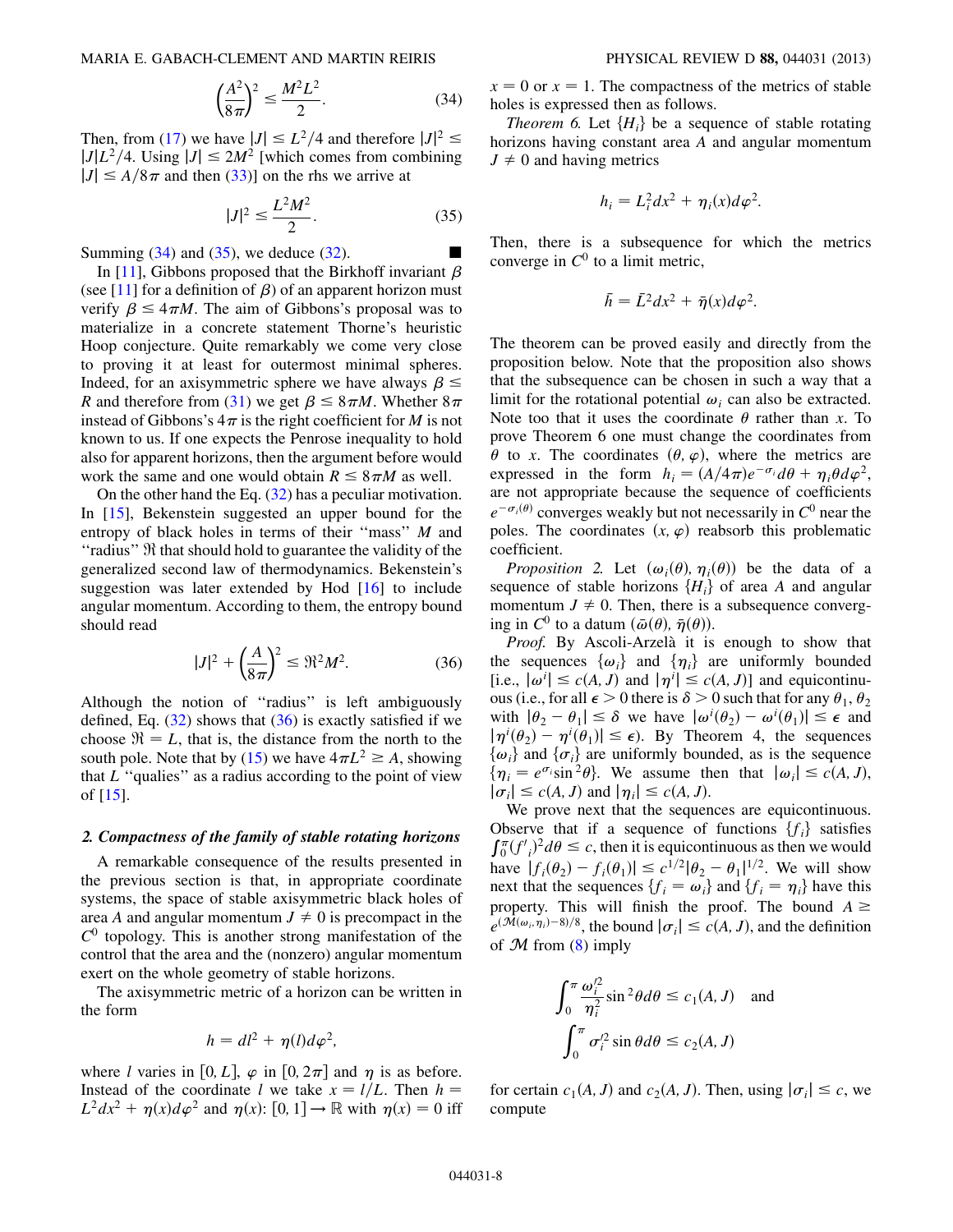SHAPE OF ROTATING BLACK HOLES PHYSICAL REVIEW D 88, 044031 (2013)

$$
\int_0^{\pi} \omega_i^2 d\theta \le e^{2c} \int_0^{\pi} \frac{\omega_i^2}{e^{2c} \sin^3 \theta} d\theta \le e^{2c} \int_0^{\pi} \frac{\omega_i^2}{\eta_i^2} \sin \theta d\theta
$$
  

$$
\le c_1 e^{2c}.
$$

On the other hand, the following computation proves that  $\int_0^{\pi} \eta_i'^2 d\theta \leq c_3(A, J)$ :

$$
\int_0^{\pi} \eta_i^2 d\theta = \int_0^{\pi} (\sigma_i' e^{\sigma} \sin \theta - e^{\sigma_i} \cos \theta)^2 d\theta
$$
  
\n
$$
\leq 2 \int_0^{\pi} (\sigma_i^2 e^{2\sigma_i} \sin^2 \theta + e^{2\sigma_i} \cos^2 \theta) d\theta
$$
  
\n
$$
\leq 2e^{2c} \int_0^{\pi} \sigma_i^2 \sin \theta d\theta + 2\pi e^{2c}
$$
  
\n
$$
\leq 2e^{2c} c_2 + 2\pi e^{2c} := c_3(A, J).
$$

Observe that as  $|\sigma_i| \leq c$  then for any  $\theta \neq 0$ ,  $\pi$  we have  $e^{-c}\sin^2\theta \leq \eta^i(\theta) \leq e^c\sin^2\theta$  and therefore  $\bar{\eta}(\theta) \neq 0$ .

# II. PROOFS OF THE MAIN RESULTS

The proof of the results does not follow the order in which they were stated. The order of proof is the following. First we prove Theorem 5 and then Theorem 3. After that we prove the bound  $(19)$  $(19)$  $(19)$  in Theorem 2 which is necessary to prove Theorem 4. Finally we give the proofs of Theorems 1 and 2. Several auxiliary lemmas and propositions are proved in between the main results.

Before we start let us note that when the space-time metric is scaled by  $\lambda^2$  the following scalings take place:

$$
\sigma \to \sigma + \ln \lambda, \qquad \omega \to \lambda^2 \omega, \qquad A \to \lambda^2 A,
$$
  
\n
$$
|J| \to \lambda^2 |J|, \qquad R \to \lambda R, \qquad L \to \lambda L,
$$
  
\n
$$
r \to \lambda r, \qquad l \to \lambda l, \qquad a \to \lambda^2 a.
$$

One can easily see from these scalings that the statements to be proved are scale invariant. For this reason very often we will assume  $|J| = 1/4$  which is a scale that simplifies considerably the calculations. The assumption will be recalled when used.

#### A. Proof of Theorem 5

For the proof of Theorem 5 we will use the following lemma.

<span id="page-8-3"></span>Lemma 1. Let  $(\omega, \eta)$  be any data with  $\sigma(0) = \sigma(\pi)$ and  $-\omega(0) = \omega(\pi) = 1$ . For any two angles  $0 < \theta_1 \le$  $\theta_2 < \pi$  make  $(\omega_1, \eta_1) = (\omega(\theta_1), \eta(\theta_1)) = q_1, (\omega_2, \eta_2) =$  $(\omega(\theta_2), \eta(\theta_2)) = q_2$  and

$$
d_{12} = d_{\mathbb{H}^2}(q_1, q_2)
$$
 and  $\alpha_{12} := \frac{d_{12}}{2 \ln \left[\frac{\tan \theta_2/2}{\tan \theta_1/2}\right]}$ . (37)

Then we have

<span id="page-8-2"></span>
$$
e^{(\mathcal{M}-8)/4} \ge \left(\frac{(\omega_1+1)^2+\eta_1^2}{4\eta_1}\right) \times \left(\frac{(\omega_2-1)^2+\eta_2^2}{4\eta_2}\right) e^{d_{12}} e^{d_{12}(\alpha_{12}-1)^2/2\alpha_{12}}.
$$
 (38)

*Proof of Lemma 1.* Given any data  $(\bar{\omega}, \bar{\sigma})(\theta)$  defined over an interval  $\left[\bar{\theta}_1, \bar{\theta}_2\right]$  let's introduce the convenient notation

$$
\mathcal{M}_{\bar{\theta}_1}^{\bar{\theta}_2}(\bar{\omega},\bar{\eta})=\int_{\bar{\theta}_1}^{\bar{\theta}_2}\left(\bar{\sigma}^{\prime 2}+4\bar{\sigma}+\frac{\bar{\omega}^{\prime 2}}{\bar{\eta}^2}\right)\sin\theta d\theta,
$$

where  $\bar{\eta} = e^{\bar{\sigma}} \sin \theta$ . This expression can be conveniently written  $[13]$ ,

<span id="page-8-0"></span>
$$
\mathcal{M}_{\bar{\theta}_1}^{\bar{\theta}_2}(\bar{\omega}, \bar{\eta}) = \int_{\bar{\theta}_1}^{\bar{\theta}_2} \left( \frac{\bar{\eta}^{\prime 2} + \bar{\omega}^{\prime 2}}{\bar{\eta}^2} \right) \sin \theta d\theta
$$

$$
- 4 \left( (\bar{\sigma}(\theta) + 1) \cos \theta + \ln \tan \frac{\theta}{2} \right) \Big|_{\bar{\theta}_1}^{\bar{\theta}_2}, \quad (39)
$$

<span id="page-8-1"></span>and observe that by making the change of variable  $t = \ln \tan \theta / 2$ , we get

$$
\int_{\bar{\theta}_1}^{\bar{\theta}_2} \left( \frac{\bar{\eta}^{\prime 2} + \bar{\omega}^{\prime 2}}{\bar{\eta}^2} \right) \sin \theta d\theta = \int_{\bar{t}_1}^{\bar{t}_2} \left( \frac{\bar{\eta}^{\prime 2} + \bar{\omega}^{\prime 2}}{\bar{\eta}^2} \right) dt, \qquad (40)
$$

where the derivative inside the integral is with respect to t. We note too that the right hand side is the energy of the path  $(\bar{\omega}, \bar{\eta})$  on the hyperbolic plane. For this reason, the formulas  $(39)$  $(39)$  and  $(40)$  show that the minimum of  $\mathcal{M}^{\theta_2}_{\theta_1}(\bar{\omega}, \bar{\eta})$  among all the paths  $\{(\bar{\omega}, \bar{\sigma})\}$  defined over  $[\theta_1, \theta_2]$  and with boundary values  $(\omega_1, \sigma_1)$  and  $(\omega_2, \sigma_2)$ , is reached at the only geodesic in the hyperbolic plane joining  $(\omega_1, \eta_1)$  to  $(\omega_2, \eta_2)$ . More precisely if  $\gamma(s)$  =  $(\bar{\omega}(s), \bar{\eta}(s))$  is the geodesic parametrized by arc-length s starting at  $(\omega_1, \eta_1)$  (when  $s = 0$ ) and ending at  $(\bar{\omega}_2, \bar{\eta}_2)$ (when  $s = d_{12}$ ), then the minimizing path is

$$
(\bar{\omega}, \bar{\eta})(t) = \gamma \bigg( \frac{d_{12}(t - t_1)}{t_2 - t_1} \bigg) = \gamma (2\alpha_{12}(t - t_1)).
$$

Note that because of this we have  $(\bar{\omega}^2 + \bar{\eta}^2)/\bar{\eta}^2 = 4\alpha_{12}$ . In this way if we denote the minimum by  $\underline{\mathcal{M}}_{\theta_1}^{\theta_2}$  then from  $(39)$  and  $(40)$  we have

$$
\underline{\mathcal{M}}_{\theta_1}^{\theta_2} = 4\bigg((\alpha_{12}^2 - 1) \ln \tan \frac{\theta}{2} - (\sigma(\theta) + 1) \cos \theta\bigg)\bigg|_{\theta_1}^{\theta_2}.
$$

On the other hand the minimum of  $\mathcal{M}_1^{\theta_2}$  among all path  $(\bar{\omega}, \bar{\eta})$  defined over  $[0, \theta_1]$  with boundary values  $(-1, 0)$  at  $\theta = 0$  and  $(\omega_1, \eta_1)$  at  $\theta_1$ , is reached at the unique geodesic in  $\mathbb{H}^2$  "from"  $(-1, 0)$  to  $(\omega_1, \eta_1)$ . This requires a bit more effort than the previous case, because strictly speaking  $(-1, 0)$  "lies" at infinity in the hyperbolic plane. Nevertheless, a proof can be given exactly as in [[17](#page-16-15)] or [\[18\]](#page-16-16) and won't be repeated here. Being more concrete if  $\gamma(s)$  is such geodesic parametrized by arc-length s then the minimum is reached at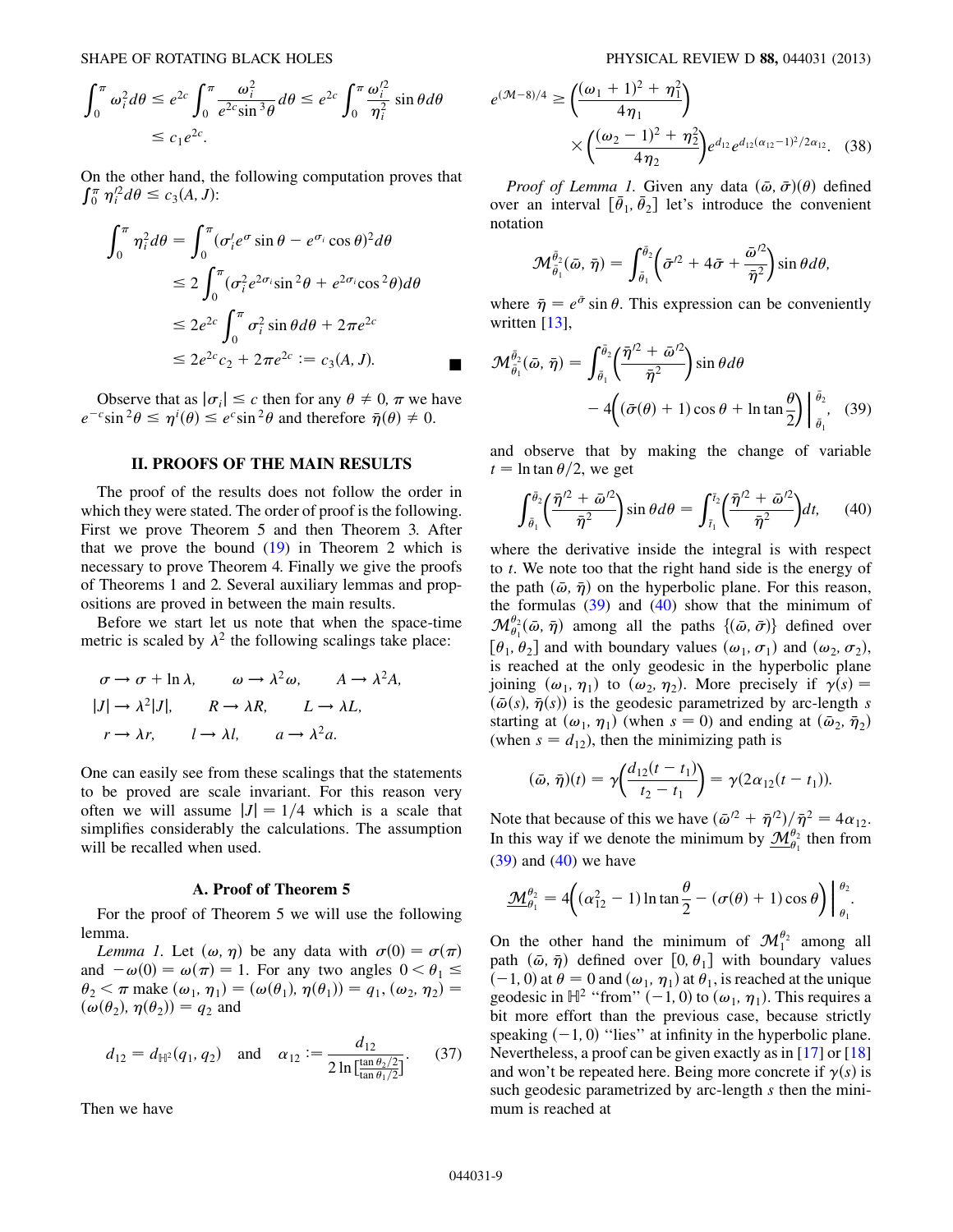$$
(\bar{\omega},\bar{\eta})(t)=\gamma(t-t_1).
$$

In this way if we denote the minimum by  $\underline{\mathcal{M}}_0^{\theta_1}$ , then from  $(39)$  and  $(40)$  $(40)$  we have

$$
\underline{\mathcal{M}}_0^{\theta_1} = -4(\sigma(\theta) + 1)\cos \theta|_0^{\theta_1}.
$$

The value of  $\sigma(0)$  is calculated from the explicit form of the geodesic  $\gamma$  mentioned before. The explicit form of the geodesic is

$$
\omega(s) = \frac{ABe^{2s}}{B^2e^{2s} + 1} - 1, \qquad \eta(s) = \frac{Ae^s}{B^2e^{2s} + 1},
$$

where

$$
A = \frac{(\omega_1 + 1)^2 + \eta_1^2}{\eta_1}, \text{ and } B = \frac{\omega_1 + 1}{\eta_0}
$$

:

If we make  $s = \ln \tan \theta / 2$  and recall that  $\eta = e^{\sigma} \sin^2 \theta$ , we obtain the following expression for  $\sigma(0)$ 

$$
e^{\sigma(0)} = \frac{(\omega_1 + 1)^2 + \eta_1^2}{4\eta_1} \frac{1}{\tan^2 \frac{\theta_1}{2}}.
$$

One can proceed in the same way to find the minimum  $\underline{\mathcal{M}}_{\theta_2}^{\pi}$  among all paths  $(\bar{\omega}, \bar{\eta})$  defined over  $[\theta_2, \pi]$  with boundary values  $(\omega_2, \sigma_2)$  at  $\theta_2$  and  $(1, 0)$  at  $\theta = \pi$ . The result is

$$
\underline{\mathcal{M}}_{\theta_2}^{\pi} = -4(\sigma(\theta) - 1)\cos\theta|_{\theta_2}^{\pi},
$$

where

$$
e^{\sigma(\pi)} = \frac{\eta_2^2 + (\omega_2 - 1)^2}{4\eta_2} \tan^2 \frac{\theta_2}{2}.
$$

Substituting all the lower bounds obtained so far in the rhs of the inequality,

$$
\mathcal{M}=\mathcal{M}_0^{\theta_1}+\mathcal{M}_{\theta_1}^{\theta_2}+\mathcal{M}_{\theta_2}^{\pi}\geq \underline{\mathcal{M}}_0^{\theta_1}+\underline{\mathcal{M}}_{\theta_1}^{\theta_2}+\underline{\mathcal{M}}_{\theta_2}^{\pi},
$$

and manipulating the expression we get

$$
e^{(\mathcal{M}-8)/4} \ge \left[\frac{\tan \frac{\alpha_{12}^2 - 1\theta_2/2}{\tan \frac{\alpha_{12}^2 - 1\theta_1/2}}\right] e^{(\sigma(0) + \sigma(\pi))}
$$
  
\n
$$
= \left(\frac{(\omega_1 + 1)^2 + \eta_1^2}{4\eta_1}\right)
$$
  
\n
$$
\times \left(\frac{\eta_2^2 + (\omega_2 - 1)^2}{4\eta_2}\right) e^{d_{12}(\alpha_{12}^2 + 1)/2\alpha_{12}}
$$
  
\n
$$
= \left(\frac{(\omega_1 + 1)^2 + \eta_1^2}{4\eta_1}\right)
$$
  
\n
$$
\times \left(\frac{\eta_2^2 + (\omega_2 - 1)^2}{4\eta_2}\right) e^{d_{12}} e^{d_{12}(\alpha_{12} - 1)^2/2\alpha_{12}}, \quad (41)
$$

which is the desired inequality.

Proof of Theorem 5. The statement of Theorem 5 is scale invariant, so it is enough to prove it when  $|J| = 1/4$ .

(i) In ([38](#page-8-2)) choose  $\theta_1 = \theta_2 = \theta$  (and thus  $d_{12} = 0$ ) and use the notation  $(\omega, \eta) \mathrel{\mathop:}=(\omega, \eta)(\theta)$  to obtain

$$
e^{(\mathcal{M}-8)/4} \ge \frac{((\omega+1)^2 + \eta^2)((\omega-1)^2 + \eta^2)}{16\eta^2}.
$$
\n(42)

Then manipulate the rhs to obtain

$$
\frac{((\omega + 1)^2 + \eta^2)((\omega - 1)^2 + \eta^2)}{16\eta^2}
$$
\n
$$
= \frac{(x^2 + 2\omega + 1)(x^2 - 2\omega + 1)}{16\eta^2}
$$
\n
$$
= \frac{(x^2 + 1)^2 - 4\omega^2}{16\eta^2}
$$
\n
$$
= \frac{(x^2 - 1)^2 + 4\eta^2}{16\eta^2}
$$
\n
$$
= \frac{(\omega^2 + \eta^2 - 1)^2}{16\eta^2} + \frac{1}{4}.
$$
\n(43)

We can use this information in the inequality  $A \geq 4\pi e^{(M-8)/8}$  to arrive at

$$
A \ge 4\pi \sqrt{\frac{(\omega^2 + \eta^2 - 1)^2}{16\eta^2} + \frac{1}{4}},
$$

which is ([27](#page-6-0)) (recall  $|J| = 1/4$ ).

(ii) We move now to prove inequality  $(28)$  $(28)$  $(28)$ . Denote

$$
\hat{q}_1 := (\hat{\omega}_1, \hat{\eta}_1) := \frac{(\omega_1, \eta_1)}{x_1},
$$
  

$$
\hat{q}_2 = (\hat{\omega}_2, \hat{\eta}_2) := \frac{(\omega_2, \eta_2)}{x_2}, \text{ and}
$$
  

$$
d_{\hat{1}\hat{2}} = d_{\mathbb{H}^2}(\hat{q}_1, \hat{q}_2),
$$

where  $x_1 := \sqrt{\omega_1^2 + \eta_1^2}$  and  $x_2 := \sqrt{\omega_2^2 + \eta_2^2}$ . Of course the points  $\hat{q}_1$  and  $\hat{q}_2$  lie in the unit semicircle in the half-plane  $\{\omega, \eta\}, \eta > 0\}$ . We start by showing that

$$
d_{12} \ge d_{\hat{1}\hat{2}} - 2 \operatorname{Arch}(1 + \delta^2). \tag{44}
$$

<span id="page-9-1"></span><span id="page-9-0"></span>To obtain this inequality, it is enough to prove

$$
d_{i\hat{i}} \le \text{Arch}(1 + \delta^2), \quad \text{for } i = 1, 2,
$$
  
(here  $d_{i\hat{i}} = d_{\mathbb{H}^2}(q_i, \hat{q}_i)$ ) (45)

and then use the triangle inequality  $d_{\hat{1}\hat{2}} \le$  $d_{\hat{1}1} + d_{12} + d_{2\hat{2}}$ . To prove ([45](#page-9-0)), recall first that the formula for the hyperbolic distance is

$$
d_{i\hat{i}} = \text{Arch}\left[\underbrace{1 + \frac{(\omega_i - \hat{\omega}_i)^2 + (\eta_i - \hat{\eta}_i)^2}{2\eta_i\hat{\eta}_i}}_{\text{(I)}}
$$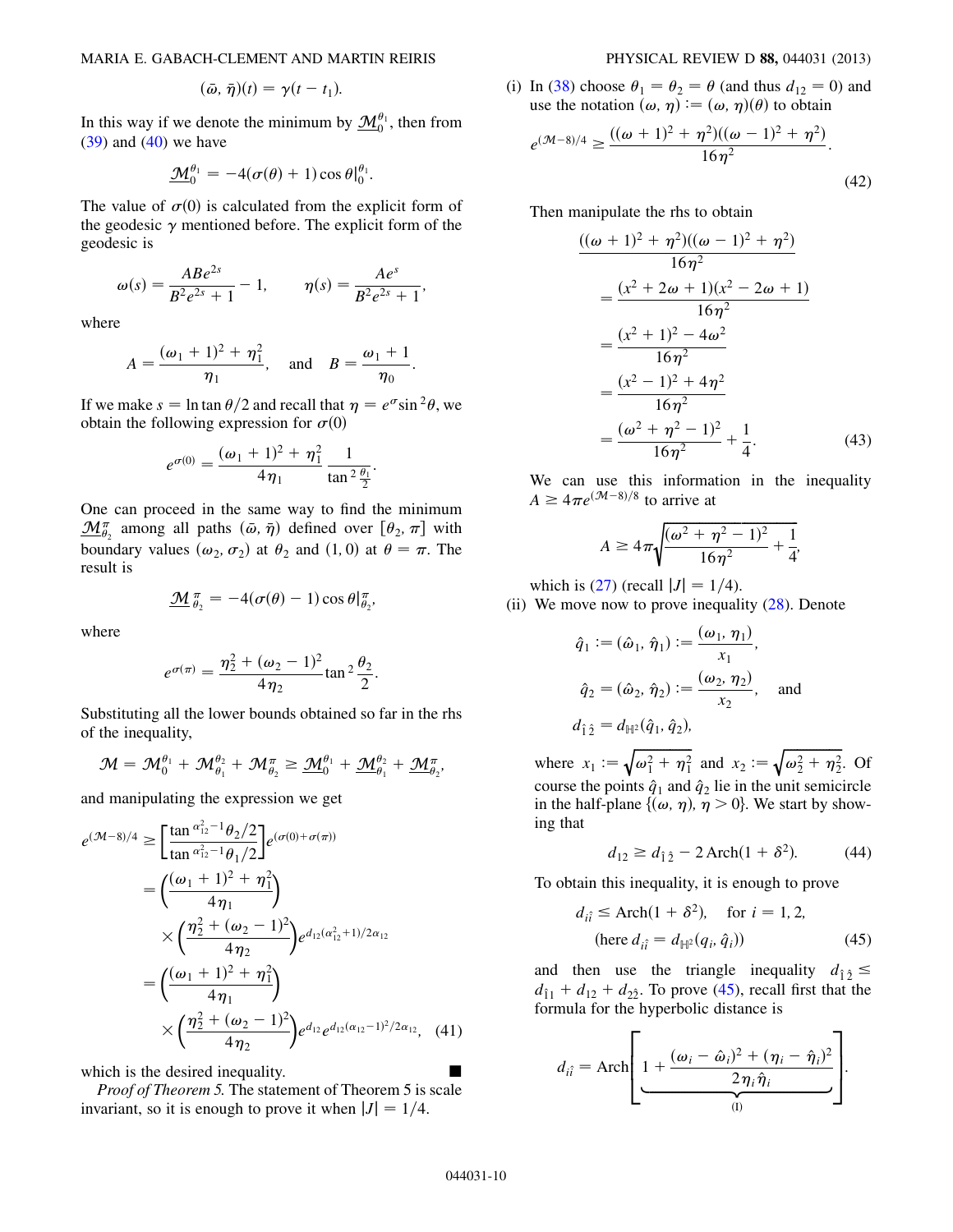Then use  $\eta_i = x_i \hat{\eta}_i$  and  $\omega_i = x_i \hat{\omega}_i$  to estimate the underbraced term (I) as

$$
\frac{(\omega_i - \hat{\omega}_i)^2 + (\eta_i - \hat{\eta}_i)^2}{2\eta_i \hat{\eta}_i}
$$
\n
$$
= \frac{(x_i - 1)^2}{2x_i} \frac{\eta_i^2 + \omega_i^2}{\eta_i^2} = \frac{(x_i - 1)^2 x_i}{2\eta_i^2}
$$
\n
$$
= \frac{x_i}{2(1 + x_i)^2} \frac{(\eta_i^2 + \omega_i^2 - 1)}{\eta_i^2}
$$
\n
$$
\leq \frac{x_i}{2(1 + x_i)^2} \delta^2 \leq \delta^2,
$$

as wished [to get the first inequality  $(\leq)$  we have used [\(27\)](#page-6-0)].

Let us see in the sequel how to show  $(28)$  $(28)$  $(28)$  from Eq.  $(44)$ that we have just proved. Insert [\(44\)](#page-9-1) in the factor  $e^{d_{12}}$  of [\(38\)](#page-8-2) to obtain

<span id="page-10-1"></span>
$$
\left(\frac{A}{4\pi}\right)^2 e^{2\text{Arch}(1+\delta^2)}\n\geq \underbrace{\left(\frac{(\omega_1+1)^2+\eta_1^2}{4\eta_1}\right) \left(\frac{(\omega_2-1)^2+\eta_2^2}{4\eta_2}\right)}_{\text{(II)}} e^{d_{12} \frac{d_{12}(\alpha_{12}-1)^2}{2\alpha_{12}}}.
$$
\n(46)

<span id="page-10-0"></span>We then show that the underbraced factor (II) can be estimated from below by  $1/4$  (i.e.,  $(II) \ge 1/4$ ). To see this note that for points in the unit circle the following formula for the hyperbolic distance holds

$$
e^{d_{\hat{1}\hat{2}}} = \frac{\hat{\eta}_1 \hat{\eta}_2}{(\hat{\omega}_1 + 1)(-\hat{\omega}_2 + 1)}
$$
(47)

and that with it we can compute

$$
\begin{split}\n&\left(\frac{(\omega_1+1)^2+\eta_1^2}{4\eta_1}\right) \left(\frac{(\omega_2-1)^2+\eta_2^2}{4\eta_2}\right) e^{d_{12}} \\
&= \frac{((x_1^2+1)/x_1+2\hat{\omega}_1)((x_2^2+1)/x_2-2\hat{\omega}_2)}{16\hat{\eta}_1 \hat{\eta}_2} e^{d_{12}} \\
&= \frac{((x_1-1)^2/x_1+2(\hat{\omega}_1+1))((x_2-1)^2/x_2+2(-\hat{\omega}_2+1))}{16(\hat{\omega}_1+1)(-\hat{\omega}_2+1)} \\
&= \frac{1}{4} \left(\frac{(x_1-1)^2}{2x_1(\hat{\omega}_1+1)}+1\right) \left(\frac{(x_2-1)^2}{2x_2(1-\hat{\omega}_2)}+1\right) \geq \frac{1}{4},\n\end{split}
$$

where in the second equality we have used  $(47)$  and where the last inequality follows from the fact that because  $\hat{q}_1$ and  $\hat{q}_2$  are in the unit semicircle, then  $1 + \hat{\omega}_1 > 0$  and  $1 - \hat{\omega}_2 > 0$ . Finally, using the bound (II)  $\geq 1/4$  in [\(46\)](#page-10-1), we obtain

$$
d_{12} \frac{(\alpha_{12} - 1)^2}{2\alpha_{12}} \le 2 \operatorname{Arch}(1 + \delta^2) + 2 \ln \frac{A}{2\pi}.
$$

Equation [\(28\)](#page-6-3) follows then from using the following: (i) the definition of  $\alpha_{12}$  in ([37](#page-8-3)), (ii) that  $1 + \delta^2/4 =$  $(A/2\pi)^2$ , and (iii) that for any  $y > 0$  we have Arch $(1 + 4y) \ge$  Arch $(1 + y) \ge$  ln  $(1 + y)$ .

#### B. Proof of Theorem 3

*Proof of Theorem 3.* Let  $\alpha = \alpha(l)$  be the linear function in  $l \in [l_1, l_2]$  that is one at  $l_1$  and zero at  $l_2$  (see the graph (a) in Fig. [5](#page-11-0) between  $l_1$  and  $l_2$ ). Denote by  $\Omega_{12}$  the region enclosed by the orbits  $C_1$  and  $C_2$  at  $l = l_1$  and  $l = l_2$ , respectively. Let  $a_{12} = a_2 - a_1$  be the area of  $\Omega_{12}$  and let  $l_{12} = l_2 - l_1$ . We claim that

<span id="page-10-2"></span>
$$
\int_{\Omega_{12}} (|\nabla \alpha|^2 + \kappa \alpha^2) dA = 2 \frac{r_1}{l_{12}} + r_1' - \frac{a_{12}}{l_{12}^2}, \quad (48)
$$

where  $r'_1 = \left(\frac{dr}{dl}\right)|_{l=l_1}$ . To see this use that  $|\nabla \alpha|^2 =$  $(\alpha')^2 = 1/l_{12}^2$  and that  $\kappa = -r''/r$  (where 0000' = d/dl) and integrate twice by parts the term  $\int_{\Omega_{12}} -\alpha'' \alpha dA$ . An important consequence of [\(48\)](#page-10-2) is the following. If one takes the trial function  $\alpha = \alpha(l)$  equal to one in [0, l<sub>1</sub>], zero in  $[l_2, L]$  and linear in  $[l_1, l_2]$  (see graph (a) in Fig. [5\)](#page-11-0) then

$$
\int_H (|\nabla \alpha|^2 + \kappa \alpha^2) dA = 2\pi + 2\frac{r_1}{l_{12}} - \frac{a_{12}}{l_{12}^2}
$$

:

Any stable horizon has the lhs (and therefore the rhs) of the previous equation non-negative. Therefore, choosing in it  $l_1 = 0$  (therefore,  $r_1 = 0$ ), we obtain that for any stable horizon we must have  $2\pi l_2^2 \ge a_2$  for all  $l_2$ , which is the left inequality in  $(20)$  $(20)$  $(20)$ .

Now, if we take a trial function  $\alpha = \alpha(l)$ , equal to one at  $l_1$  with  $l_1 \leq L/2$  and linear on every one of the intervals [0,  $l_1$ ],  $[l_1, L]$  [see Fig. [5](#page-11-0), graph (b)], then using [\(48\)](#page-10-2) over [0,  $l_1$ ] and over [ $l_1$ , L] and summing up, one obtains

$$
2r_1\left(\frac{1}{l_1} + \frac{1}{L - l_1}\right) \ge \frac{a_1}{l_1^2} + \frac{A - a_1}{(L - l_1)^2}.
$$

Therefore, as  $l_1 \leq L/2$  we get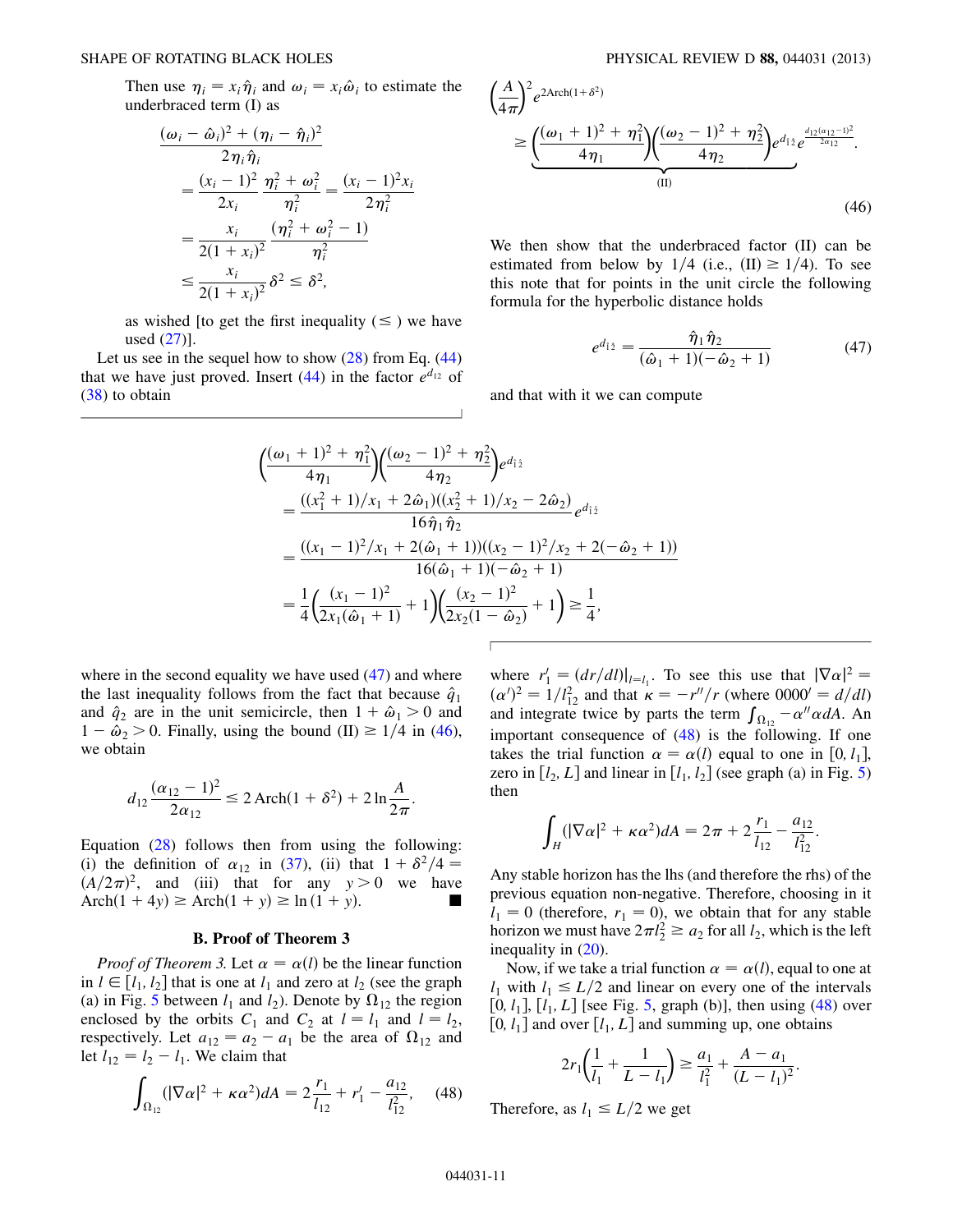<span id="page-11-0"></span>

<span id="page-11-1"></span>FIG. 5. Three different choices of the function  $\alpha$  in the stability condition.

$$
4\frac{r_1}{l_1} \ge \frac{A}{L^2}.\tag{49}
$$

But as  $r_1 = da/dl|_{l=l_1}$ , we obtain  $4a' \geq (A/L^2)l$  (we are making  $l_1 = l$ ). Integrating we obtain  $l^2 \leq (8L^2/A)a$  as long as  $l \le L/2$ . If  $l \ge L/2$  then  $a(l) \ge a(l/2) \ge$  $\left(\frac{A}{32L^2}\right)l^2$  which is the right-hand side of [\(20\)](#page-5-2). We have proved then  $(20)$ . Formula  $(21)$  $(21)$  $(21)$  is exactly  $(49)$ .

Finally we need to prove  $(22)$  $(22)$  $(22)$ . We first show that if H is a stable horizon, then for any  $\theta \leq \pi/3$ , we have  $\sigma(\theta) \leq$  $c + 4$ , where  $A = 4\pi e^c$ . To see this, let  $0 \le \theta_1 < \theta_2 \le$  $\pi/3$ . Using these angles, define a trial function  $\alpha$  as

$$
\alpha = \begin{cases} e^{-\sigma(\theta_1)/2} & \text{if } \theta \in [0, \theta_1], \\ e^{-\sigma(\theta)/2} & \text{if } \theta \in [\theta_1, \theta_2], \\ e^{-\sigma(\theta_2)/2} & \text{if } \theta \in [\theta_2, \pi]. \end{cases}
$$

<span id="page-11-2"></span>With this choice of  $\alpha$  we have

$$
\int_{H} (|\nabla \alpha|^{2} + \kappa \alpha^{2}) dA
$$
\n
$$
= 2\pi e^{-c} \Big[ e^{c-\sigma_{1}} + e^{c-\sigma_{2}} - (\sigma_{2} - c) \cos \theta_{2}
$$
\n
$$
+ (\sigma_{1} - c) \cos \theta_{1} - \int_{\theta_{1}}^{\theta_{2}} \Big( \frac{\sigma^{2}}{4} + (\sigma - c) \Big) \sin \theta d\theta \Big].
$$
\n(50)

The calculation is straightforward and is explained at the end of the proof. Thus, if H is stable, the lhs of  $(50)$  is nonnegative and we must have

<span id="page-11-3"></span>
$$
e^{c-\sigma_1} + e^{c-\sigma_2}
$$
  
\n
$$
\ge (\sigma_2 - c)\cos\theta_2 - (\sigma_1 - c)\cos\theta_1
$$
  
\n
$$
+ \int_{\theta_1}^{\theta_2} (\sigma - c)\sin\theta d\theta
$$
 (51)

<span id="page-11-4"></span>for any  $0 \le \theta_1 < \theta_2 \le \pi$ . Suppose now that there is  $\theta \in$  $(0, \pi/3]$  such that  $\sigma(\theta) \geq c + 4$ . Let  $\theta_2$  be the first angle after the angle zero for which  $\sigma$  is equal to  $c + 4$ . If for any  $\theta$  on  $[0, \theta_2]$  we have  $\sigma(\theta) \ge c$  then, choosing  $\theta_1 = 0$  in  $(50)$ , we must have

$$
1 + e^{-4} \ge 4\cos\theta_2 \ge 2,\tag{52}
$$

which is not possible. If there is  $\theta$  in  $[0, \theta_2]$  for which  $\sigma(\theta) \leq c$ , let  $\theta_1$  be the first angle before  $\theta_2$  for which  $\sigma$  is equal to c. With these choices of  $\theta_1$  and  $\theta_2$  in [\(51\)](#page-11-3), we obtain again the inequality  $(52)$ , which is not possible.

To deduce from this [\(22\)](#page-5-3), we note that

$$
\sin^2 \theta = 4 \frac{a(\theta)(A - a(\theta))}{A^2} \le 4 \frac{a(\theta)}{A}.
$$

Therefore, if  $\theta \leq \pi/3$  we obtain

$$
r^2(\theta) = (2\pi)^2 e^{\sigma(\theta)} \sin^2 \theta \le \pi (4\pi e^c) e^4 \sin^2 \theta \le 4\pi e^4 a(\theta)
$$

from which [\(20\)](#page-5-2) follows.

It remains to explain how to perform the calculation [\(50\)](#page-11-2). We do that in what follows. Denote by  $\Omega_1$ ,  $\Omega_{12}$ , and  $\Omega_2$ , the regions on H corresponding to the  $\theta$ intervals  $[0, \theta_1]$ ,  $[\theta_1, \theta_2]$ , and  $[\theta_2, \pi]$ , respectively. For the integration in  $\Omega_1$ , where  $\alpha^2 = e^{-\sigma_1}$  use Gauss-Bonnet,  $\int_{\Omega_1} \kappa dA = 2\pi - \frac{dr}{dl} \big|_{l_1}$ , and that

<span id="page-11-5"></span>
$$
\frac{dr}{dl}\bigg|_{l=l_1} = 2\pi - 2\pi e^{-c+\sigma_1}\bigg(\frac{\sigma'_1}{2}\sin\theta + \cos\theta\bigg),
$$

where  $\sigma'_1 = d\sigma/d\theta|_{\theta = \theta_1}$ . We then obtain

$$
\int_{\Omega_1} \kappa \alpha^2 dA = 2\pi e^{-c} \left( e^{c - \sigma_1} - \cos \theta_1 - \frac{\sigma_1'}{2} \sin \theta \right). \tag{53}
$$

Similarly, we have

$$
\int_{\Omega_2} \kappa \alpha^2 dA = 2\pi e^{-c} \left( e^{c - \sigma_2} + \cos \theta_2 + \frac{\sigma_2'}{2} \sin \theta_2 \right). \tag{54}
$$

For the integration on  $\Omega_{12}$ , use the expression  $\kappa =$  $e^{-2c+\sigma}(-2\sigma'\cos\theta-\sin\theta\sigma'^2+2\sin\theta-(\sin\theta\sigma')')/(2\sin\theta)$ and that  $\alpha^2 = e^{-\sigma}$  to obtain (after integrations by parts)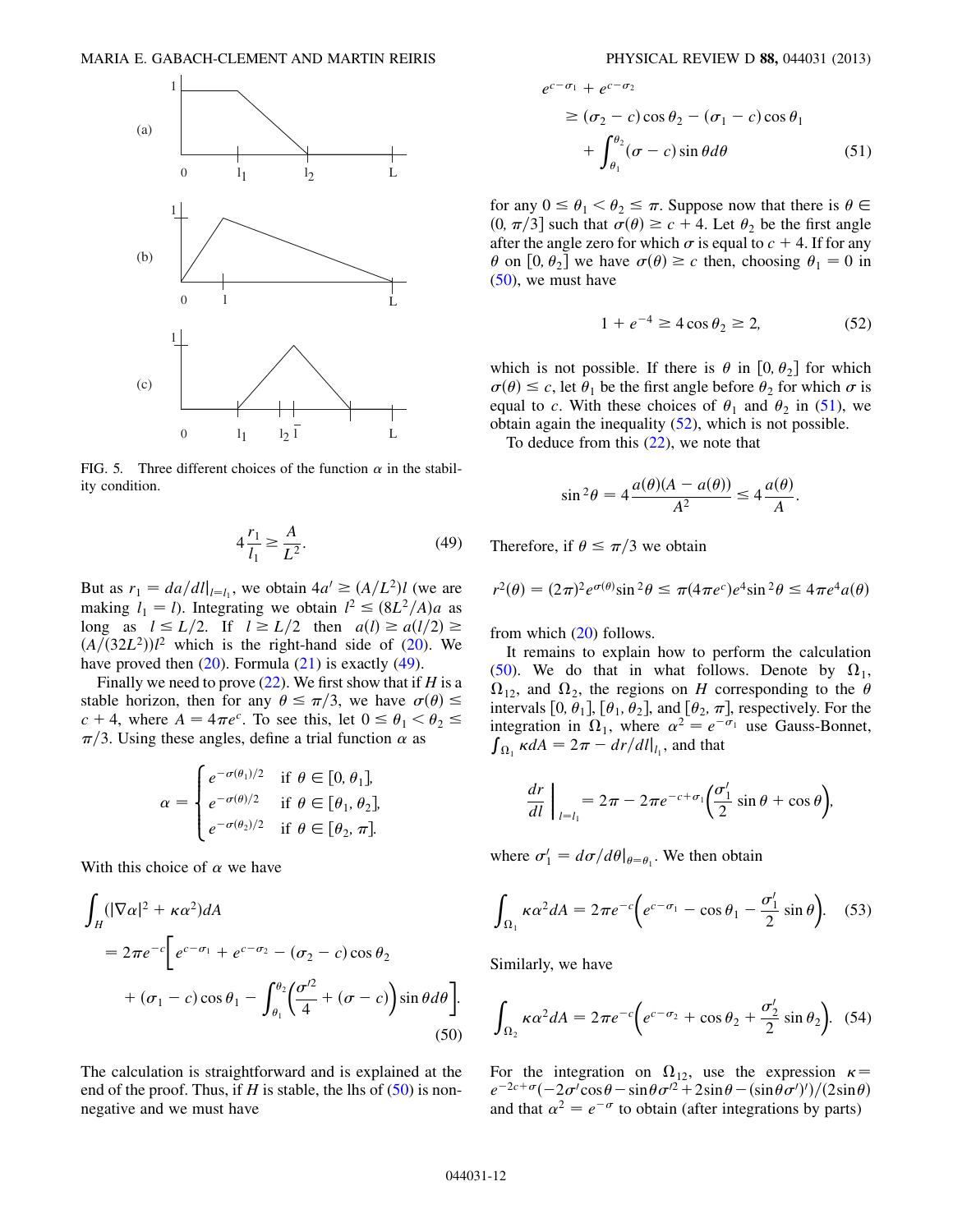<span id="page-12-0"></span>
$$
\int_{\Omega_{12}} \kappa \alpha^2 dA
$$
\n
$$
= -2\pi e^{-c} \int_{\theta_1}^{\theta_2} \frac{\sigma^2}{2} \sin \theta d\theta + 2\pi e^{-c} (\cos \theta_1 - \cos \theta_2)
$$
\n
$$
+ 2\pi e^{-c} \left( \frac{\sigma'_1}{2} \sin \theta_1 - \frac{\sigma'_2}{2} \sin \theta_2 \right)
$$
\n
$$
+ 2\pi e^{-c} \left( (\sigma_1 - c) \cos \theta_1 - (\sigma_2 - c) \cos \theta_2 \right)
$$
\n
$$
- \int_{\theta_1}^{\theta_2} (\sigma - c) \sin \theta d\theta \right). \tag{55}
$$

Finally, add up  $(53)$  $(53)$  $(53)$ – $(55)$  to deduce  $(50)$  $(50)$  $(50)$ .

# C. Proof of the bound ([19](#page-5-1)) in Theorem 2

The proof that there is  $D(\delta)$  such that  $D \geq D(\delta)$  follows directly from the next two lemmas whose proofs are given immediately after their statements.

Lemma 2. Let  $H$  be a stable axisymmetric horizon with  $4|J| = 1$ . Let  $\Omega_{12}$  be the region on H bounded by two orbits  $C_1$  and  $C_2$ . Let  $l_{12} = l_2 - l_1$  and  $a_{12} = a_2 - a_1$  be the distance and the area between them, respectively. Then, either  $L \leq 5l_{12}$  or  $L \leq 4l_{12}(A/a_{12})^4$ . Therefore,

$$
D = \frac{A}{L^2} \ge \frac{2\pi}{(\max\{5l_{12}, 4l_{12}(A/a_{12})^4\})^2}.
$$

<span id="page-12-2"></span>Lemma 3. Let  $H$  be a stable axisymmetric horizon with  $4|J| = 1$  and area A. Then there are orbits  $C_1$  and  $C_2$  for which (following the notation of Lemma 2),

$$
a_{12} \ge \tilde{a}(A) > 0,\tag{56}
$$

$$
l_{12} \le \tilde{l}(A) < \infty \tag{57}
$$

<span id="page-12-1"></span>for certain functions  $\tilde{a}(A)$  and  $\tilde{l}(A)$ .

From these two lemmas, the claim ([19\)](#page-5-1) of Theorem 2 is now direct. We state it as a corollary.

Corollary 1. Let H be a stable axisymmetic horizon of area A and  $J \neq 0$ . Then, there is  $D(\delta) > 0$  such that

$$
D(\delta) \le D = \frac{A}{L^2}.
$$

*Proof of Lemma 2.* If  $L \leq 5l_{12}$ , there is nothing to prove. Assume then that  $L > 5l_{12}$  and assume without loss of generality that the middle point between  $l_1$  and  $l_2$  (that is  $(l_1 + l_2)/2$ ) lies in the interval [0, L/2] (that is  $L/2 \ge$  $(l_1 + l_2)/2$ ). These two facts imply directly that

$$
L - l_1 \ge L/2
$$
 and  $L - l_1 \ge 3l_{12}$ ,

and from them we get

$$
\frac{L+l_1}{2} \le \frac{L}{2} + l_1 \le L \quad \text{and}
$$
  

$$
\frac{L+l_1}{2} - l_2 \ge \frac{l_1}{2} + 3\frac{l_2 - l_1}{2} \ge \frac{l_2 - l_1}{2}.
$$

Therefore the interval  $[l_2, (L + l_1)/2]$  lies inside  $[0, L]$  and has a length greater than or equal to  $l_{12}/2$ . Now, for every  $\bar{l} \in [l_2, (L+l_1)/2]$  consider the trial function  $\alpha_{\bar{l}} = \alpha_{\bar{l}}(l)$ 

$$
\alpha_{\bar{l}}(l) = \begin{cases}\n0 & \text{if } l \le l_1 \text{ or } l \ge \bar{l} + (\bar{l} - l_1) = 2\bar{l} - l_1, \\
1 & \text{if } l = \bar{l}, \\
\text{linear when } l_1 \le l \le \bar{l}, \\
\text{linear when } \bar{l} \le l \le 2\bar{l} - l_1\n\end{cases}
$$
\n(58)

described in Fig. [5,](#page-11-0) graph (c). We use this trial function now and with the help of [\(48\)](#page-10-2) (used twice, over  $[l_1, l]$  and over  $[\bar{l}, 2\bar{l} - l_1]$ , we obtain easily

$$
\int_{H} (|\nabla \alpha_{\bar{l}}|^2 + \kappa \alpha_{\bar{l}}^2) dA
$$
  
=  $4 \frac{r(\bar{l})}{\bar{l} - l_1} - \frac{a(\bar{l}) - a(l_1)}{(\bar{l} - l_1)^2} - \frac{a(2\bar{l} - l_1) - a(\bar{l})}{(\bar{l} - l_1)^2}.$ 

In particular, if  $H$  is stable then the rhs is non-negative and we have

$$
4r(\bar{l}) \ge \frac{a(\bar{l}) - a(l_1)}{\bar{l} - l_1}.
$$

But  $r(\bar{l}) = da(\bar{l})/d\bar{l} := a'(\bar{l})$  and therefore  $4a'(\bar{l})/(a(\bar{l})$  $a(l_1) \geq 1/(\bar{l}-l_1)$ . Integrating this inequality for  $\bar{l}$ between  $l_2$  and  $(L + l_1)/2$ , we obtain

$$
\left(\frac{a((L+l_1)/2) - a(l_1)}{a(l_2) - a(l_1)}\right)^4 \ge \frac{(L-l_1)/2}{l_2 - l_1}.
$$

As  $\bar{a}((L - l_1)/2) \leq A$  and  $(L - l_1)/2 \geq L/4$ , we deduce

$$
4l_{12}\left(\frac{A}{a_{12}}\right)^4 \ge L
$$

as wished.

Proof of Lemma 3. In this proof we are assuming that  $|J| = 1/4$ . Take into account therefore that as  $(A/2\pi)^2$  =  $1 + \delta^2/4$  any function of A can be thought as a function of  $\delta$  and vice-versa.

To start, recall that the graph of the data  $(\omega, \eta)$  inside the half plane  $\{\omega, \eta\}/\eta > 0\}$  lies between two arcs of circles passing through  $(-1, 0)$  and  $(1,0)$  but cutting the half-line  $\{\eta > 0\}$  at the points  $(\delta + \sqrt{\delta^2 + 4})/2$  and  $\frac{(1+i)(1+i)}{2}$  for the points (e.e. Fig. [6](#page-13-0)). Observe too that  $\left(-\delta + \sqrt{\delta^2 + 1}\right)/2 > 1/(1 + \delta)$ . Therefore for any  $\tilde{\eta} < 1/(1 + \delta)$  and angle  $\theta$  such that  $\eta(\theta) = \tilde{\eta}$  we have either  $\omega(\theta) < 0$  or  $\omega(\theta) > 0$ . For any  $\tilde{\eta} < 1/(1 + \delta)$ define the angles  $\theta_1 = \theta_1(\tilde{\eta})$  and  $\theta_2 = \theta_2(\tilde{\eta})$  by

$$
\theta_1 = \max \{ \theta / \eta(\theta) = \tilde{\eta} \text{ and } \omega(\theta) < 0 \} \text{ and}
$$
\n
$$
\theta_2 = \min \{ \theta > \theta_1 / \eta(\theta) = \tilde{\eta} \text{ and } \omega(\theta) > 0 \}.
$$

With this definition of  $\theta_1$  and  $\theta_2$ , we clearly have (c0)  $0 < \theta_1 < \theta_2 < \pi$ , and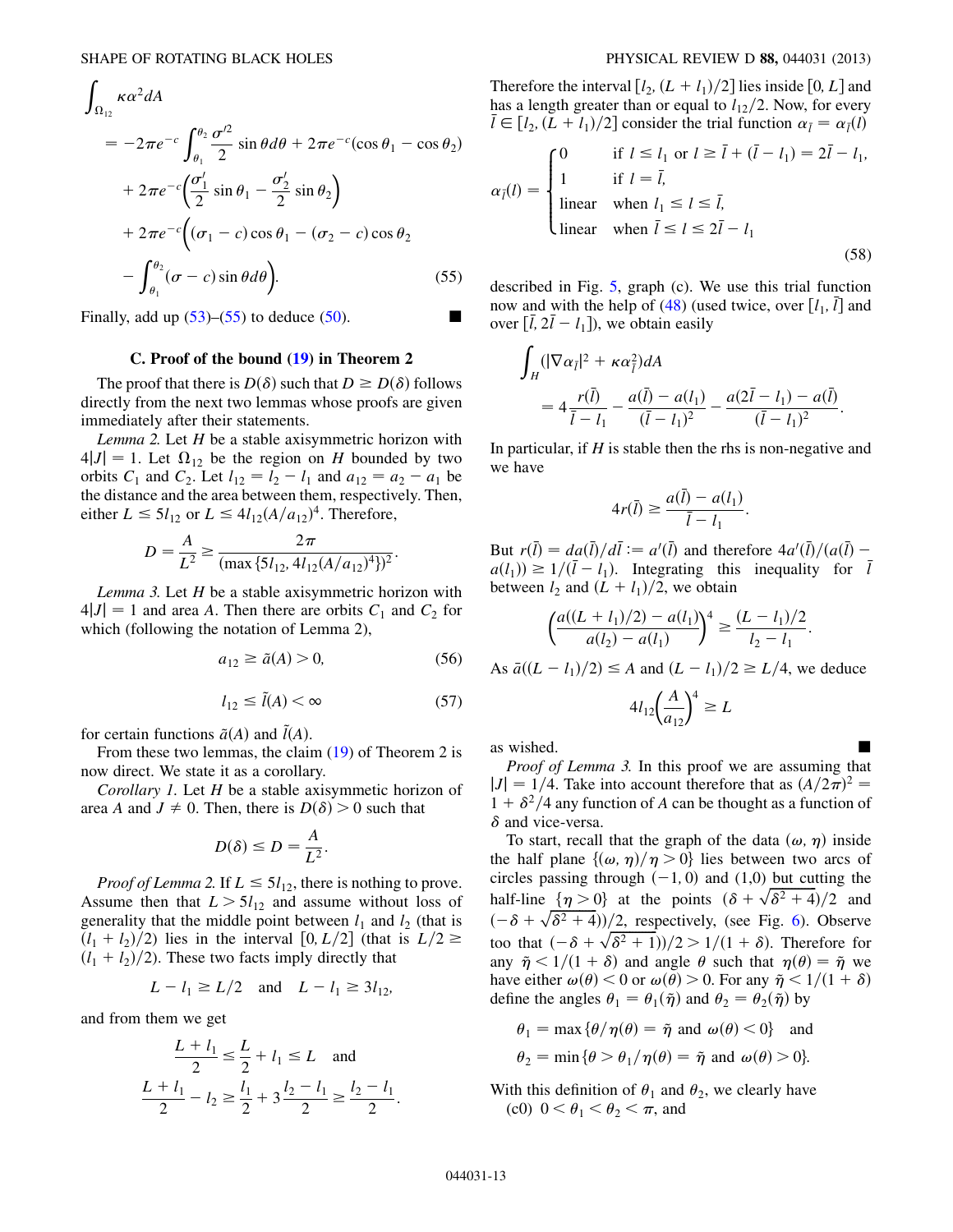<span id="page-13-0"></span>

FIG. 6. The angles  $\theta_1$ ,  $\theta_m$ , and  $\theta_2$ .

- (c1)  $\eta(\theta_1) = \eta(\theta_2) = \tilde{\eta}$ , and
- (c2)  $\eta(\theta) \geq \tilde{\eta}$  when  $\theta \in [\theta_1, \theta_2]$ , and

(c3)  $\omega_1 = \omega(\theta_1) < 0$  and  $\omega_2 = \omega(\theta_2) > 0$ . Because of (c3) there is  $\theta_m \in (\theta_1, \theta_2)$  such that  $\omega(\theta_m)$  =

<span id="page-13-1"></span>0. Observe that at  $\theta_m$ , we have

$$
\eta(\theta_m) > \frac{-\delta + \sqrt{\delta^2 + 4}}{2} > \frac{1}{1 + \delta}.\tag{59}
$$

Recall now from the discussion after Theorem 3 that when  $\theta \in [0, \pi/3] \cup [2\pi/3, \pi]$ , we have

$$
\eta(\theta) = e^{\sigma(\theta)} \sin^2 \theta \le A e^4 \sin^2 \theta.
$$

From this fact and ([59](#page-13-1)), we deduce that either  $\theta_m \in$  $(\pi/3, 2\pi/3)$  or

$$
\frac{1}{1+\delta} < \eta(\theta_m) \le A e^4 \sin^2 \theta_m.
$$

It follows then that there is  $\gamma(\delta) = \gamma(A) \in (0, \pi/2)$  independent of  $\tilde{\eta}(\leq 1/(1+\delta))$  such that  $\theta_m \in [\gamma(A), \pi \gamma(A)$ . We will use this information below.

<span id="page-13-3"></span>In the following, denote by  $d_{12}$  the hyperbolic distance between  $(\omega_1, \eta_1) = (\omega_1, \tilde{\eta})$  and  $(\omega_2, \eta_2) = (\omega_2, \tilde{\eta})$ . We will use also  $\alpha_{12}$  as in [\(37\)](#page-8-3). The proof of the Lemma will come from using the inequalities

$$
d_{12} \ge \text{Arch} \frac{1}{(1+\delta)^2 \tilde{\eta}^2},\tag{60}
$$

<span id="page-13-4"></span>
$$
\frac{(\alpha_{12} - 1)^2}{\alpha_{12}} \le 3 \frac{\text{Arch}(1 + \delta^2)}{d_{12}},\tag{61}
$$

$$
\left(\min\left\{\tan\frac{\theta_1}{2}, \tan\frac{\pi-\theta_2}{2}\right\}\right)^2 \le e^{-d_{12}/2\alpha_{12}},\qquad(62)
$$

<span id="page-13-2"></span>which are deduced as follows. The inequality [\(60\)](#page-13-2) follows from

$$
d_{12} = \text{Arch}\bigg[1 + \frac{(\omega_2 - \omega_1)^2}{2\tilde{\eta}^2}\bigg] \tag{63}
$$

and by noting that

$$
(\omega_2 - \omega_1)^2 \ge \omega_1^2 + \omega_2^2 \ge 2\left(\frac{1}{(1+\delta)^2} - \tilde{\eta}^2\right),
$$

where for the first inequality we use the conditions  $\omega_1 < 0$ ,  $\omega_2 > 0$ , and for the second we use that for  $i = 1, 2$ , we have  $\omega_i^2 + \tilde{\eta}^2 \ge 1/(1+\delta)^2$  (the graph of  $(\omega, \eta)$ , which lies outside the disc of center (0,0) and radius  $1/(1 + \delta)$ ). The inequality  $(61)$  $(61)$  $(61)$  is precisely  $(28)$  $(28)$  $(28)$  and finally the inequality ([62](#page-13-4)) follows from ([37](#page-8-3)) and after noting that,  $\tan (\theta_2/2) = 1/\tan ((\pi - \theta_2)/2).$ 

Now, from  $(60)$ – $(62)$  $(62)$  $(62)$ , we deduce directly the limits

$$
\lim_{\tilde{\eta}\to 0} d_{12} = \infty, \qquad \lim_{\tilde{\eta}\to 0} \alpha_{12} = 1, \quad \text{and}
$$

$$
\lim_{\tilde{\eta}\to 0} \min \left\{ \tan \frac{\theta_1}{2}, \tan \frac{\pi - \theta_2}{2} \right\} = 0.
$$

Therefore, one can chose  $\tilde{\eta} = \tilde{\eta}(A)$  such that

$$
\min\left\{\tan\frac{\theta_1}{2}, \tan\frac{\pi-\theta_2}{2}\right\} \le \tan\frac{\gamma(A)}{4}.
$$

Hence, either  $\theta_1 \le \gamma(A)/2$  or  $\pi - \theta_2 \le \gamma(A)/2$ .<br>But  $\theta_m \in [\gamma(A), \pi - \gamma(A)]$  and therefore either  $\theta_m \in [\gamma(A), \pi - \gamma(A)]$  and therefore either  $\lceil \gamma(A)/2, \gamma(A) \rceil \subset [\theta_1, \theta_2]$  or  $\lceil \pi - \gamma(A), \pi - \gamma(A)/2 \rceil \subset$  $[\theta_1, \theta_2]$ . We use now this crucial fact to show ([56](#page-12-1)) and ([57\)](#page-12-2).

If we denote by  $C_1$  and  $C_2$  the axisymmmetric orbits at  $\theta_1$  and  $\theta_2$ , respectively, then the area  $a_{12}$  between them is greater than or equal to the area contained either between the orbits with angles  $\gamma(A)/2$  and  $\gamma(A)$ , or between the orbits with angles  $\pi - \gamma(A)$  and  $\pi - \gamma(A)/2$ . In either case such area is  $\tilde{a}(A) := A(\cos \gamma(A)/2 - \cos \gamma(A))/2$ . Thus, with this definition of  $\tilde{a}(A)$ , we have  $a_{12} \geq \tilde{a}(A)$ which is  $(56)$ .

On the other hand, the length  $l_{12}$  between  $C_1$  and  $C_2$  can be estimated from above by

$$
l_{12} = \sqrt{\frac{A}{4\pi}} \int_{\theta_1}^{\theta_2} e^{-\sigma(\theta)/2} d\theta
$$
  
=  $\sqrt{\frac{A}{4\pi}} \int_{\theta_1}^{\theta_2} \frac{\sin \theta}{\sqrt{\eta(\theta)}} d\theta \le \frac{2}{\sqrt{\eta}} \sqrt{\frac{A}{4\pi}} := \tilde{l}(A),$ 

where we have used  $\eta = e^{\sigma} \sin^2 \theta$ , and because of  $(c_2)$ , between  $\theta_1$  and  $\theta_2$  we have  $\eta \geq \tilde{\eta}$ . With this definition of  $ilde{I}(A)$ , we have  $l_{12} \le \tilde{I}(A)$  which is [\(57](#page-12-2)).

# D. Proof of Theorem 4

Proof of Theorem 4. Again, the statement of Theorem 4 is scale invariant, and therefore we can assume without loss of generality that  $|J| = 1/4$ . Take into account below that  $(A/2\pi)^2 = 1 + \delta^2/4$  and therefore that any function of A can be thought as a function of  $\delta$  and vice versa.

(1) We need to show that there are functions  $F_1(\delta)$  and  $F_2(\delta)$ , such that for any stable axisymmetric horizon with data  $(\omega, \eta)$ , we have  $|\sigma - \sigma_E| \leq F_1(\delta)$  and  $|\omega - \omega_F| \leq F_2(\delta)$ . We prove first the latter bound and then the former.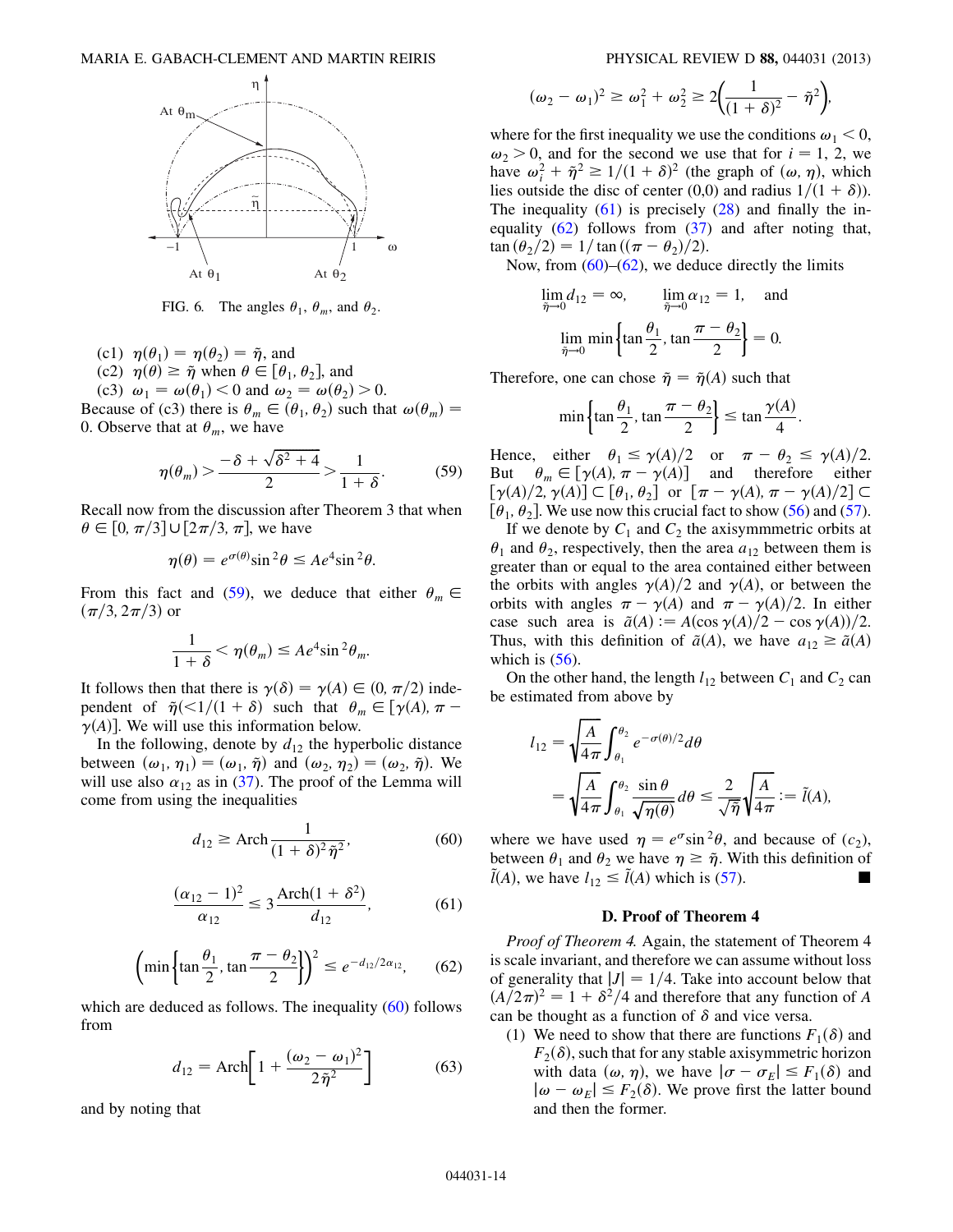#### SHAPE OF ROTATING BLACK HOLES PHYSICAL REVIEW D 88, 044031 (2013)

The bound  $|\omega - \omega_F| \leq F_2(\delta)$ : We know that the graph of  $(\omega, \eta)$  lies inside the region enclosed by the segment  $[-1, 1]$  on the  $\omega$  axis and the arc of a circle of center  $(0, \delta/2)$ , which starts at  $(-1, 0)$  and ends at (1,0) (see Fig. [4\)](#page-6-1). The radius of such circle is  $\sqrt{1 + \delta^2/4}$ . Therefore  $|\omega| \le \sqrt{1 + \delta^2/4}$ , which gives the bound  $|\omega - \omega_E| \le \sqrt{1 + \delta^2/4} + 1 :=$  $F_2(\delta)$  (because  $|\omega_E|$  is obviously bounded by one [recall  $4|J| = 1$ ]. The bound  $|\sigma - \sigma_E| \leq F_1(\delta)$ : This bound will follow as the result of the two items below. Let  $\hat{\theta} \in$  $[0, \pi/2]$  such that  $(1 - \cos \hat{\theta})/2 = 1/128$ . In the first item, we prove that  $|\sigma(\theta) - \sigma_E(\theta)| \leq G_1(\delta)$ 

for certain function  $G_1(\delta)$  and as long as  $\theta \in$  $(0, \hat{\theta}] \cup [\pi - \hat{\theta}, \pi]$ ). In the second item, we instead show that  $|\sigma(\theta) - \sigma_E(\theta)| \leq G_2(\delta)$  for certain function  $G_2(\delta)$  and as long as  $\theta \in [\hat{\theta}, \pi - \hat{\theta}]$ . Thus, after the two items, we will have proved that  $|\sigma(\theta) - \sigma_E(\theta)| \le \max\{G_1(\delta), G_2(\delta)\} := F_1(\delta)$ for any  $\theta \in [0, \pi]$  as wished.

(i) By (ii) in Theorem 3 we have

$$
\bar{c}_1 D^2(\delta) a \le r^2 \le \bar{c}_2 a
$$

for constants  $\bar{c}_1$ ,  $\bar{c}_2$  and as long as  $a/A = (1 - \cos \theta)$  $2 \leq 1/128$ . Recalling that  $r^2 = 4\pi e^{\sigma} \sin^2 \theta$  and that  $\sigma_E = \ln[1/(1+\cos^2\theta)]$ , we get

$$
\frac{\bar{c}_1 D^2(\delta)A(1 - \cos \theta)(1 + \cos^2 \theta)}{\sin^2 \theta}
$$
  
 
$$
\leq e^{\sigma - \sigma_E} \leq \frac{\bar{c}_2 A(1 - \cos \theta)(1 + \cos^2 \theta)}{\sin^2 \theta}
$$

for constants  $\bar{\bar{c}}_1$  and  $\bar{\bar{c}}_2$ . It follows that  $|\sigma(\theta) \sigma_E(\theta) \leq G_1(\delta)$  for certain function  $G_1(\delta)$  and as long as  $\theta \in [0, \hat{\theta}]$ . By symmetry the similar result applies for  $\theta \in [\pi - \hat{\theta}, \pi]$ .

(ii) To simplify the notation below we make  $\dot{\phi}(\omega(\theta), \eta(\theta)) = (\omega, \eta), (\omega(\hat{\theta}), \eta(\hat{\theta})) = (\hat{\omega}, \hat{\eta}), \sigma =$  $\sigma(\theta)$  and  $\hat{\sigma} = \sigma(\hat{\theta})$ . To start we observe that  $d((\omega, \eta), (\hat{\omega}, \hat{\eta})) \geq 2|\sigma - \hat{\sigma}|$  which is the result of the following computation:

$$
d((\omega, \eta), (\hat{\omega}, \hat{\eta})))
$$
  
= 
$$
Arch\left[ 1 + \frac{(\omega - \hat{\omega})^2 + (\eta - \hat{\eta})^2}{2\eta \hat{\eta}} \right]
$$
  

$$
\geq Arch\left[ 1 + \frac{(\eta - \hat{\eta})^2}{2\eta \hat{\eta}} \right]
$$
  
= 
$$
Arch\left[ \frac{(\eta/\hat{\eta})^2 + (\hat{\eta}/\eta)^2}{2} \right]
$$
  
= 
$$
Arch[cosh 2(\sigma - \hat{\sigma})] = 2|\sigma - \hat{\sigma}|.
$$

We will make use now of [\(28\)](#page-6-3) with  $\theta_1 = \theta$  and  $\theta_2 =$  $\hat{\theta}$ , namely,

$$
\left[ d((\omega, \eta), (\hat{\omega}, \hat{\eta})) - \ln \frac{\tan \hat{\theta}/2}{\tan \theta/2} \right]^2
$$
  

$$
\leq 4 \left( \ln \frac{\tan \hat{\theta}/2}{\tan \theta/2} \right) \operatorname{Arch}(1 + \delta^2).
$$

From this and the inequality  $d((\omega, \eta), (\hat{\omega}, \hat{\eta})) \ge$  $2|\sigma - \hat{\sigma}|$  observed before, we get

$$
2|\sigma - \hat{\sigma}| \le \ln \frac{\tan \hat{\theta}/2}{\tan \theta/2} + \sqrt{4\left(\ln \frac{\tan \hat{\theta}/2}{\tan \theta/2}\right)} \text{Arch}(1 + \delta^2).
$$

Thus, there is  $G_3(\delta)$  such that for any  $\theta \in [\hat{\theta}, \pi - \hat{\theta}],$ we have  $|\sigma - \hat{\sigma}| \leq G_3(\delta)$ . But  $|\sigma(\theta) - \sigma_E(\theta)| \leq$  $|\sigma(\theta) - \sigma(\hat{\theta})| + |\sigma(\hat{\theta}) - \sigma_E(\hat{\theta})| + |\sigma_E(\hat{\theta}) - \sigma_E(\hat{\theta})|$ and thus

$$
|\sigma(\theta) - \sigma_E(\theta)|
$$
  
\n
$$
\leq G_3(\delta) + G_1(\delta) + G_4(\hat{\theta}) := G_2(\delta).
$$

This finishes (i).

(2) We proceed by contradiction and assume that there is a sequence of data  $(\omega^i, \eta^i)$  of a sequence of stable horizons  $H_i$  with  $|J_i| = 1/4$  and having lim  $A_i =$  $2\pi$  but not converging to the extreme Kerr horizon  $(\omega_E, \eta_E)$  (with  $|J| = 1/4$ ). From Proposition 2 and the discussion after the statement of Theorem 5 we deduce that there is a subsequence of  $(\omega^i, \eta^i)$  converging in  $C^0$  to  $(\bar{\omega}, \bar{\eta})$  of the form

<span id="page-14-0"></span>
$$
\bar{\eta} = \frac{2(\tan^2 \frac{\theta}{2})/(\tan^2 \frac{\bar{\theta}}{2})}{1 + (\tan^4 \frac{\theta}{2})/(\tan^4 \frac{\bar{\theta}}{2})},
$$
  

$$
\bar{\omega} = \frac{-1 + (\tan^4 \frac{\theta}{2})/(\tan^4 \frac{\bar{\theta}}{2})}{1 + (\tan^4 \frac{\theta}{2})/(\tan^4 \frac{\bar{\theta}}{2})},
$$
(64)

where  $\bar{\theta} \neq \pi/2$ . We will still index such subsequence with "i". We will show that this implies that for sufficiently big i, the black hole  $H_i$  is not stable, which is against the assumption. The instability for  $i$  big enough is shown by finding a trial function, to be denoted as  $\alpha_{\epsilon}$ , for which  $S(h^i, \alpha_{\epsilon^i})$  < 0, where  $S(h, \alpha)$ , for a given metric h and function  $\alpha$ , is defined to simplify notation here and below as

$$
S(h,\alpha)=\int_H(|\nabla\alpha|^2+\kappa\alpha^2)dA.
$$

We start by noting that the limit metric

$$
\bar{h} = \frac{1}{2}e^{-\bar{\sigma}}d\theta^2 + e^{\bar{\sigma}}\sin^2\theta d\varphi^2,
$$

where  $\bar{\sigma}$  is defined through  $\bar{\eta} = e^{\bar{\sigma}} \sin^2 \theta$  has an angle defect  $\beta_N$  at the north pole N (i.e., at  $\theta = 0$ ) equal to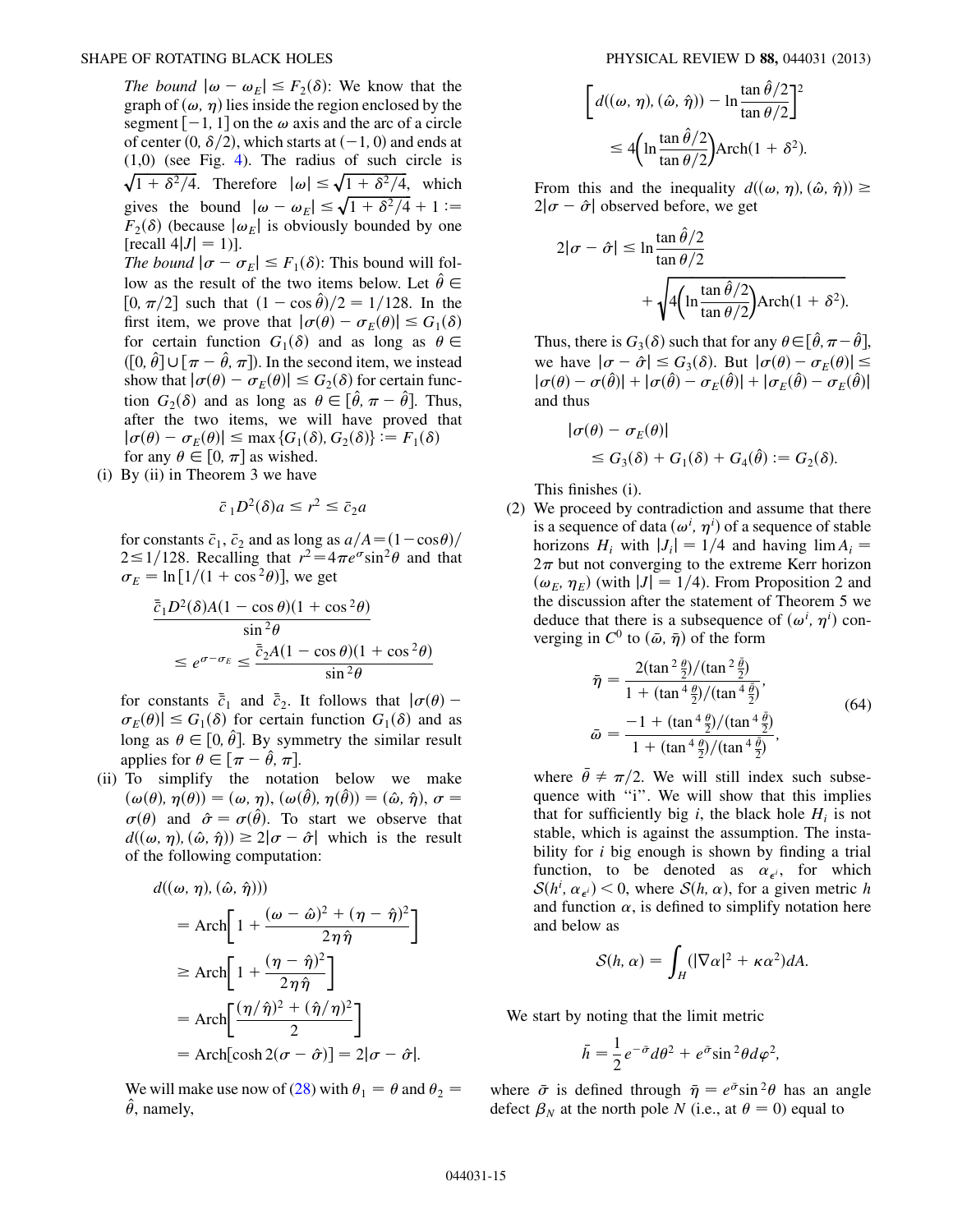$$
\beta_N := 2\pi - \frac{dr}{dl}\bigg|_{l=0} = 2\pi \bigg(1 - \frac{1}{\tan^2 \bar{\theta}/2}\bigg)
$$

and an angle defect at the south pole S (i.e., at  $\theta = \pi$ ) equal to

$$
\beta_S = 2\pi (1 - \tan^2 \bar{\theta}/2).
$$

Thus, if  $\bar{\theta} < \pi/2$  we have  $\beta_N < 0$  and  $\beta_S > 0$ , while if instead  $\bar{\theta} > \pi/2$  then we have  $\beta_N > 0$  and  $\beta_S < 0$ . Assume without loss of generality that  $\bar{\theta} < \pi/2$  and therefore that  $\beta_N < 0$ . This will be used crucially later.

Denote by  $\overline{L}$  the  $\overline{h}$  length of the meridian. Define now a function  $\alpha(l)$  on  $(0, \bar{L}/2]$  by

$$
\alpha(l) = \ln \ln \left[ \frac{e\bar{L}}{2l} \right],
$$

and for any  $\epsilon < \bar{L}/2$ , define  $\alpha_{\epsilon}(l)$  on  $[0, \infty)$  by

$$
\alpha_{\epsilon}(l) = \begin{cases} \alpha(\epsilon) & \text{when } l \leq \epsilon, \\ \alpha(l) & \text{when } \epsilon \leq l \leq \bar{L}/2, \\ 0 & \text{when } l \geq \bar{L}/2. \end{cases}
$$

<span id="page-15-0"></span>For any smooth metric h with  $L \geq \bar{L}/2$ , we can compute  $S(h, \alpha_{\epsilon})$  in the form

$$
S(h, \alpha_{\epsilon}) = 2\pi (1 - \phi'(\epsilon))\alpha^2(\epsilon)
$$

$$
+ 2\pi \int_{\epsilon}^{\bar{L}/2} (\phi \alpha'^2 - \phi'' \alpha^2) dl, \qquad (65)
$$

where  $\phi$  comes from writing  $h = dl^2 + \phi^2(l)d\varphi^2$ , that is  $\phi = \sqrt{\eta}$ . Note that the limit metric  $\bar{h} = d\ell^2 + \bar{\phi}^2 d\varphi^2$  is not smooth at the poles, and therefore the functional value  $S(h, \alpha_{\epsilon})$  is, a priori, not well defined. Nevertheless as  $\phi(l)$ is a smooth function on [0,  $\overline{L}$ ], the right-hand side of [\(65\)](#page-15-0) also makes perfect sense if we use  $\phi = \bar{\phi}$ .

We prove now the following two fundamental facts: (F1) If  $\epsilon^*(\leq \bar{L}/2)$  is sufficiently small, then

$$
\underbrace{2\pi(1-\bar{\phi}'(\epsilon^*))\alpha^2(\epsilon^*)}_{\text{(I)}}+\underbrace{2\pi\int_{\epsilon^*}^{\bar{L}/2}(\bar{\phi}\alpha'^2-\bar{\phi}''\alpha^2)dl}_{\text{(II)}}<0.
$$

<span id="page-15-1"></span>(F2) For any  $\epsilon^*(\leq \bar{L}/2)$ , there is a sequence  $\epsilon^i \rightarrow \epsilon^*$ such that

$$
S(h^i, \alpha_{\epsilon_i}) \to 2\pi (1 - \bar{\phi}'(\epsilon^*))\alpha^2(\epsilon^*)
$$
  
+ 
$$
2\pi \int_{\epsilon^*}^{\bar{L}/2} (\bar{\phi} \alpha'^2 - \bar{\phi}'' \alpha^2) dl. \quad (66)
$$

From  $(F1)$  and  $(F2)$ , it will follow that for big enough i, there is  $\epsilon^i$  close to  $\epsilon^*$  [ $\epsilon^*$  as in (F1)] such that  $S(h^i, \alpha_{\epsilon^i})$  < 0. Thus, we will be done with the proof of Theorem 4 after proving (F1) and (F2).

Proof of F1. From the limits

$$
\lim_{\epsilon^* \to 0} 2\pi (1 - \phi'(\epsilon^*)) = \beta_N < 0,
$$
  

$$
\lim_{\epsilon^* \to 0} \alpha^2 (\epsilon^*) = \left( \ln \ln \left[ \frac{e\bar{L}}{2\epsilon^*} \right] \right)^2 \to +\infty,
$$

it is deduced that the underbraced term (I) diverges to minus infinity as  $\epsilon^*$  tends to zero. Hence, to prove (F1) it is enough to prove a bound for  $\vert$ (II) $\vert$  independent of  $\epsilon^*$ . To show this we use the following expansion that the reader can check directly from [\(64\)](#page-14-0) (recall  $\bar{\phi} = \bar{\eta}$ ),

$$
\bar{\phi}(l) = \frac{1}{\tan^2 \bar{\theta}/2} l + \frac{\sqrt{2}}{6 \tan^3 \bar{\theta}/2} l^3 + O(l^4).
$$

From it one easily shows that the function  $\bar{\phi}'' \alpha^2$  is bounded on [0,  $\bar{L}$ ] and therefore that  $|\int_{\epsilon^*}^{\bar{L}/2} \bar{\phi}'' \alpha^2 dl| \leq$  $\int_0^L |\phi'' \alpha^2| dl < \infty$ . Also, as  $(\alpha')^2 = 1/(l \ln l)^2$ , we have

$$
\int_{\epsilon^*}^{\bar{L}/2} \alpha'^2 \bar{\phi} dl \le \int_0^{\bar{L}} \alpha'^2 \bar{\phi} dl < \infty.
$$

This finishes the proof of (F1).

Proof of F2. An easy application of Rolle's Theorem shows that, as  $\phi_i$  converges in C<sup>0</sup> to  $\bar{\phi}$ , there is a sequence  $\epsilon^i \to \epsilon^*$  such that  $\phi'_i(\epsilon^i) \to \bar{\phi}'(\epsilon^*)$ . We use this sequence  $\epsilon_i$  below. After an integrating by parts we obtain the following expression for  $S(h^i, \alpha_{\epsilon^i})$ ,

$$
S(hi, \alpha_{\epsilon^{i}}) = 2\pi (1 - \phi'_{i}) \alpha^{2}|_{\epsilon^{i}}
$$
  
+  $\phi'_{i} \alpha^{2}|_{\epsilon^{i}} - 2\phi_{i} \alpha \alpha'|_{\epsilon^{i}}$   
-  $\int_{\epsilon^{i}}^{L/2} 2\phi_{i} (\alpha'^{2} + \alpha \alpha'') dl$   
+  $2\pi \int_{\epsilon^{i}}^{L/2} \phi_{i} \alpha'^{2} dl$ ,

where we did not write the evaluations at  $\bar{L}/2$  which vanish because  $\alpha(\bar{L}/2) = 0$ . Now as  $\phi'_i(\epsilon^i) \rightarrow \bar{\phi}'(\epsilon^*)$  and  $\phi^i$ converges to  $\bar{\phi}$  in  $C^0$  we can take the term by term limit in the previous expression to obtain

$$
2\pi (1 - \bar{\phi}^t)\alpha^2|_{\epsilon^*} + \bar{\phi}^t\alpha^2|_{\epsilon^*} - 2\bar{\phi}\alpha\alpha^t|_{\epsilon^*} - \int_{\epsilon^*}^{\bar{L}/2} 2\bar{\phi}(\alpha^t + \alpha\alpha^u)dl + 2\pi \int_{\epsilon^*}^{\bar{L}/2} \bar{\phi}\alpha^t\alpha^t dl.
$$

Undoing the integration by parts, we get the right-hand side of  $(66)$ , as wished.

#### E. Proof of Theorems 1 and 2

Proof of Theorem 1. It is enough to prove the theorem when  $|J| = 1/4$ . Recall that the graph of  $(\omega, \eta)$  lies between two arcs cutting the  $\eta$  axis at the points  $(-\delta +$  $\sqrt{\delta^2 + 4}$ /2 and  $(\delta + \sqrt{\delta^2 + 4})/2$ . It follows that

<span id="page-15-2"></span>
$$
R = \max\left\{2\pi\sqrt{\eta}\right\} \le 2\pi\sqrt{\frac{\delta + \sqrt{\delta^2 + 4}}{2}}.\tag{67}
$$